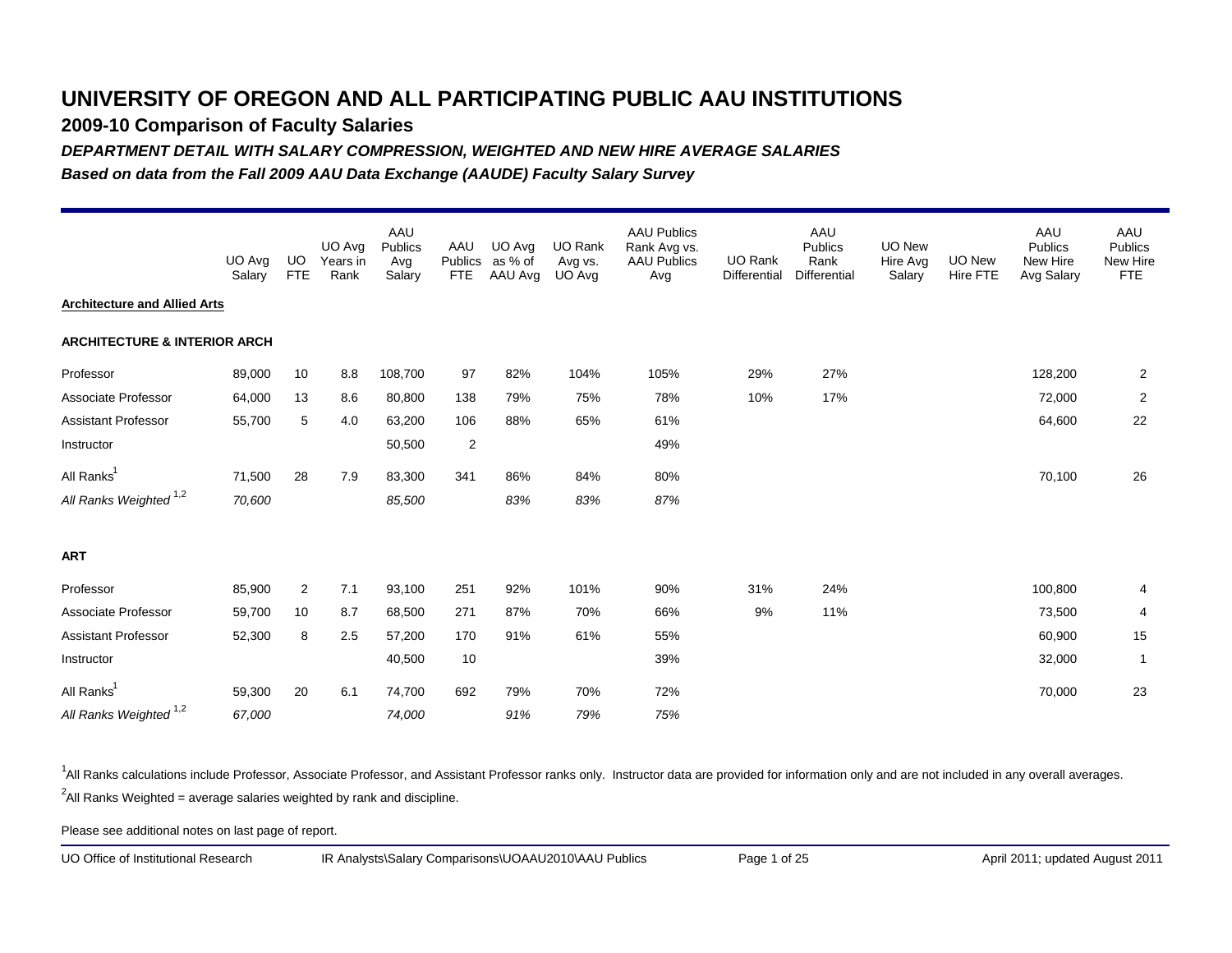**2009-10 Comparison of Faculty Salaries**

*DEPARTMENT DETAIL WITH SALARY COMPRESSION, WEIGHTED AND NEW HIRE AVERAGE SALARIES*

*Based on data from the Fall 2009 AAU Data Exchange (AAUDE) Faculty Salary Survey*

|                                     | UO Avg<br>Salary | <b>UO</b><br><b>FTE</b> | UO Avg<br>Years in<br>Rank | AAU<br>Publics<br>Avg<br>Salary | AAU<br>Publics<br><b>FTE</b> | UO Avg<br>as % of<br>AAU Avg | UO Rank<br>Avg vs.<br>UO Avg | <b>AAU Publics</b><br>Rank Avg vs.<br><b>AAU Publics</b><br>Avg | UO Rank<br>Differential | AAU<br>Publics<br>Rank<br>Differential | UO New<br>Hire Avg<br>Salary | UO New<br>Hire FTE | AAU<br>Publics<br>New Hire<br>Avg Salary | AAU<br><b>Publics</b><br>New Hire<br><b>FTE</b> |
|-------------------------------------|------------------|-------------------------|----------------------------|---------------------------------|------------------------------|------------------------------|------------------------------|-----------------------------------------------------------------|-------------------------|----------------------------------------|------------------------------|--------------------|------------------------------------------|-------------------------------------------------|
| <b>Architecture and Allied Arts</b> |                  |                         |                            |                                 |                              |                              |                              |                                                                 |                         |                                        |                              |                    |                                          |                                                 |
| <b>ART HISTORY</b>                  |                  |                         |                            |                                 |                              |                              |                              |                                                                 |                         |                                        |                              |                    |                                          |                                                 |
| Professor                           | 107,800          | $\overline{2}$          | 19.1                       | 111,000                         | 106                          | 97%                          | 126%                         | 107%                                                            | 51%                     | 35%                                    |                              |                    |                                          |                                                 |
| Associate Professor                 | 64,700           | $\overline{4}$          | 9.6                        | 75,000                          | 75                           | 86%                          | 76%                          | 72%                                                             | 11%                     | 14%                                    |                              |                    | 74,500                                   | $\overline{2}$                                  |
| Assistant Professor                 | 55,300           | 3                       | 1.4                        | 60,200                          | 58                           | 92%                          | 65%                          | 58%                                                             |                         |                                        | 55,000                       | $\overline{2}$     | 63,200                                   | 9                                               |
| Instructor                          |                  |                         |                            | 46,000                          | $\ensuremath{\mathsf{3}}$    |                              |                              | 44%                                                             |                         |                                        |                              |                    |                                          |                                                 |
| All Ranks <sup>1</sup>              | 71,100           | 9                       | 9.0                        | 87,400                          | 239                          | 81%                          | 83%                          | 84%                                                             |                         |                                        | 55,000                       | 2                  | 65,300                                   | 11                                              |
| All Ranks Weighted <sup>1,2</sup>   | 77,600           |                         |                            | 83,600                          |                              | 93%                          | 92%                          | 85%                                                             |                         |                                        |                              |                    |                                          |                                                 |
| <b>ARTS &amp; ADMINISTRATION</b>    |                  |                         |                            |                                 |                              |                              |                              |                                                                 |                         |                                        |                              |                    |                                          |                                                 |
| Professor                           |                  |                         |                            |                                 |                              |                              |                              |                                                                 |                         |                                        |                              |                    |                                          |                                                 |
| Associate Professor                 | 68,000           | $\mathbf{1}$            | 0.1                        |                                 |                              |                              | 80%                          |                                                                 | 20%                     |                                        |                              |                    |                                          |                                                 |
| <b>Assistant Professor</b>          | 50,800           | 3                       | 3.4                        |                                 |                              |                              | 60%                          |                                                                 |                         |                                        |                              |                    |                                          |                                                 |
| Instructor                          |                  |                         |                            |                                 |                              |                              |                              |                                                                 |                         |                                        |                              |                    |                                          |                                                 |
| All Ranks <sup>1</sup>              | 55,100           | 4                       | 2.6                        |                                 |                              |                              | 65%                          |                                                                 |                         |                                        |                              |                    |                                          |                                                 |
| All Ranks Weighted <sup>1,2</sup>   | 59,400           |                         |                            |                                 |                              |                              | 70%                          |                                                                 |                         |                                        |                              |                    |                                          |                                                 |

<sup>1</sup>All Ranks calculations include Professor, Associate Professor, and Assistant Professor ranks only. Instructor data are provided for information only and are not included in any overall averages.  $^2$ All Ranks Weighted = average salaries weighted by rank and discipline.

Please see additional notes on last page of report.

UO Office of Institutional Research IR Analysts\Salary Comparisons\UOAAU2010\AAU Publics Page 2 of 25 April 2011; updated August 2011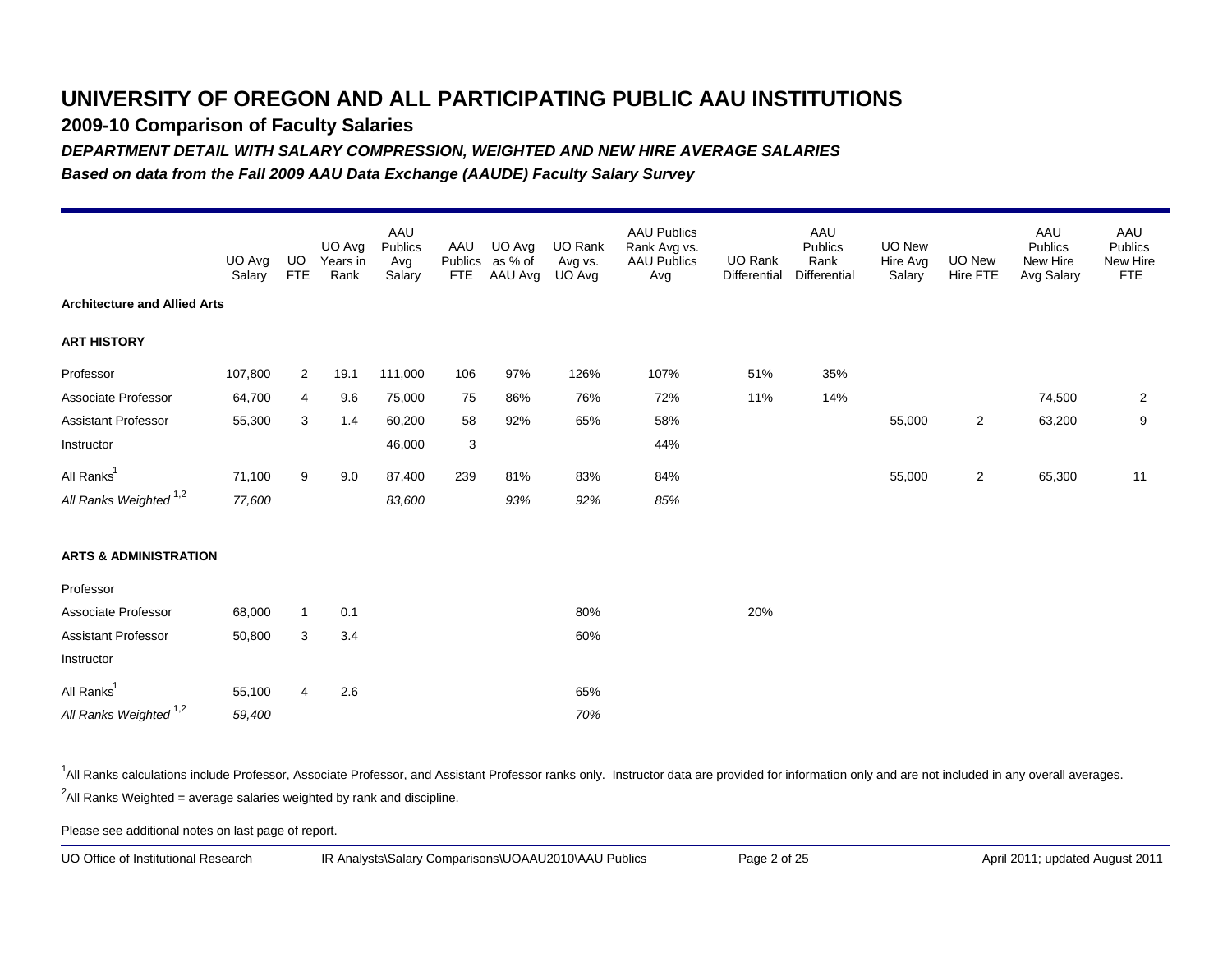**2009-10 Comparison of Faculty Salaries**

*DEPARTMENT DETAIL WITH SALARY COMPRESSION, WEIGHTED AND NEW HIRE AVERAGE SALARIES*

*Based on data from the Fall 2009 AAU Data Exchange (AAUDE) Faculty Salary Survey*

|                                            | UO Avg<br>Salary | <b>UO</b><br><b>FTE</b> | UO Avg<br>Years in<br>Rank | AAU<br>Publics<br>Avg<br>Salary | AAU<br>Publics<br><b>FTE</b> | UO Avg<br>as % of<br>AAU Avg | <b>UO Rank</b><br>Avg vs.<br>UO Avg | <b>AAU Publics</b><br>Rank Avg vs.<br><b>AAU Publics</b><br>Avg | <b>UO Rank</b><br>Differential | AAU<br>Publics<br>Rank<br>Differential | <b>UO New</b><br>Hire Avg<br>Salary | UO New<br>Hire FTE | AAU<br><b>Publics</b><br>New Hire<br>Avg Salary | AAU<br><b>Publics</b><br>New Hire<br><b>FTE</b> |
|--------------------------------------------|------------------|-------------------------|----------------------------|---------------------------------|------------------------------|------------------------------|-------------------------------------|-----------------------------------------------------------------|--------------------------------|----------------------------------------|-------------------------------------|--------------------|-------------------------------------------------|-------------------------------------------------|
| <b>Architecture and Allied Arts</b>        |                  |                         |                            |                                 |                              |                              |                                     |                                                                 |                                |                                        |                                     |                    |                                                 |                                                 |
| <b>LANDSCAPE ARCHITECTURE</b>              |                  |                         |                            |                                 |                              |                              |                                     |                                                                 |                                |                                        |                                     |                    |                                                 |                                                 |
| Professor                                  | 95,500           | 5                       | 17.7                       | 103,100                         | 18                           | 93%                          | 112%                                | 100%                                                            | 42%                            | 26%                                    |                                     |                    | 101,000                                         | $\mathbf{1}$                                    |
| Associate Professor                        | 59,500           | 3                       | 6.1                        | 76,500                          | 46                           | 78%                          | 70%                                 | 74%                                                             | 2%                             | 13%                                    |                                     |                    |                                                 |                                                 |
| <b>Assistant Professor</b>                 | 57,600           | $\mathbf{1}$            | 5.1                        | 63,200                          | 22                           | 91%                          | 68%                                 | 61%                                                             |                                |                                        |                                     |                    | 64,000                                          | 3                                               |
| Instructor                                 |                  |                         |                            | 60,900                          | $\,$ 5 $\,$                  |                              |                                     | 59%                                                             |                                |                                        |                                     |                    | 60,000                                          | $\mathbf{1}$                                    |
| All Ranks <sup>1</sup>                     | 79,300           | 9                       | 12.4                       | 78,700                          | 86                           | 101%                         | 93%                                 | 76%                                                             |                                |                                        |                                     |                    | 73,200                                          | 4                                               |
| All Ranks Weighted <sup>1,2</sup>          | 72,200           |                         |                            | 82,100                          |                              | 88%                          | 85%                                 | 84%                                                             |                                |                                        |                                     |                    |                                                 |                                                 |
| <b>PLANNING, PUBLIC POLICY, &amp; MGMT</b> |                  |                         |                            |                                 |                              |                              |                                     |                                                                 |                                |                                        |                                     |                    |                                                 |                                                 |
| Professor                                  | 95,700           | $\overline{1}$          | 15.1                       | 129,500                         | 194                          | 74%                          | 112%                                | 125%                                                            | 23%                            | 39%                                    |                                     |                    | 153,400                                         | 5                                               |
| Associate Professor                        | 76,300           | 5                       | 2.9                        | 89,300                          | 132                          | 85%                          | 89%                                 | 86%                                                             | 20%                            | 15%                                    |                                     |                    | 122,500                                         | $\overline{2}$                                  |
| <b>Assistant Professor</b>                 | 59,400           | 3                       | 2.4                        | 73,400                          | 129                          | 81%                          | 70%                                 | 71%                                                             |                                |                                        |                                     |                    | 75,800                                          | 24                                              |
| Instructor                                 |                  |                         |                            | 75,000                          | $\overline{1}$               |                              |                                     | 72%                                                             |                                |                                        |                                     |                    | 75,000                                          | $\mathbf{1}$                                    |
| All Ranks <sup>1</sup>                     | 72,800           | 9                       | 4.1                        | 101,900                         | 455                          | 71%                          | 85%                                 | 98%                                                             |                                |                                        |                                     |                    | 91,300                                          | 31                                              |
| All Ranks Weighted <sup>1,2</sup>          | 78,100           |                         |                            | 99,100                          |                              | 79%                          | 92%                                 | 101%                                                            |                                |                                        |                                     |                    |                                                 |                                                 |

<sup>1</sup>All Ranks calculations include Professor, Associate Professor, and Assistant Professor ranks only. Instructor data are provided for information only and are not included in any overall averages.  $^2$ All Ranks Weighted = average salaries weighted by rank and discipline.

Please see additional notes on last page of report.

UO Office of Institutional Research IR Analysts\Salary Comparisons\UOAAU2010\AAU Publics Page 3 of 25 April 2011; updated August 2011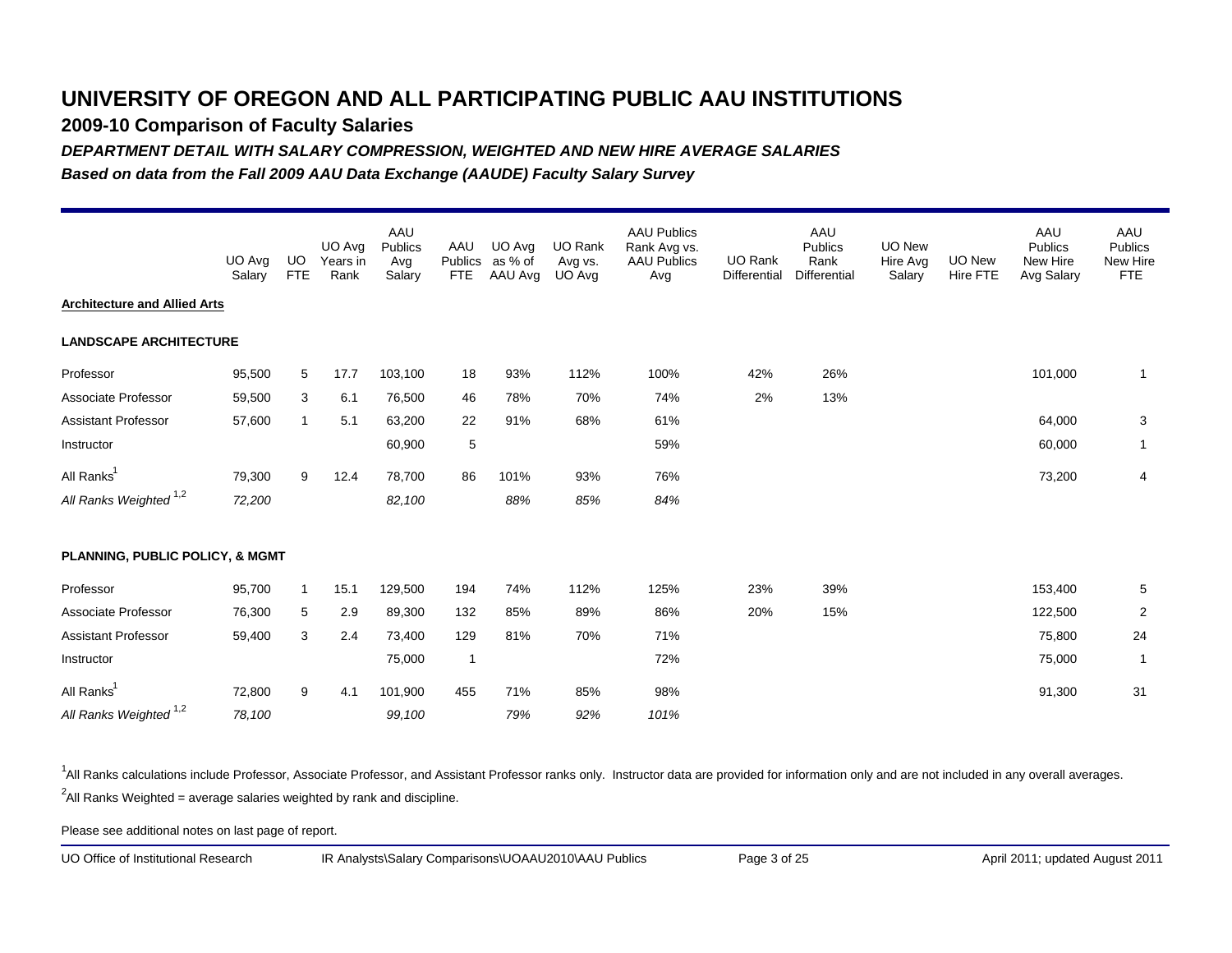**2009-10 Comparison of Faculty Salaries**

*DEPARTMENT DETAIL WITH SALARY COMPRESSION, WEIGHTED AND NEW HIRE AVERAGE SALARIES*

*Based on data from the Fall 2009 AAU Data Exchange (AAUDE) Faculty Salary Survey*

|                                   | UO Avg<br>Salary | UO.<br><b>FTE</b> | UO Avg<br>Years in<br>Rank | AAU<br>Publics<br>Avg<br>Salary | AAU<br>Publics<br><b>FTE</b> | UO Avg<br>as % of<br>AAU Avg | <b>UO Rank</b><br>Avg vs.<br>UO Avg | <b>AAU Publics</b><br>Rank Avg vs.<br><b>AAU Publics</b><br>Avg | <b>UO Rank</b><br>Differential | AAU<br><b>Publics</b><br>Rank<br><b>Differential</b> | <b>UO New</b><br>Hire Avg<br>Salary | <b>UO New</b><br>Hire FTE | AAU<br><b>Publics</b><br>New Hire<br>Avg Salary | AAU<br><b>Publics</b><br>New Hire<br><b>FTE</b> |
|-----------------------------------|------------------|-------------------|----------------------------|---------------------------------|------------------------------|------------------------------|-------------------------------------|-----------------------------------------------------------------|--------------------------------|------------------------------------------------------|-------------------------------------|---------------------------|-------------------------------------------------|-------------------------------------------------|
| <b>CAS Humanities</b>             |                  |                   |                            |                                 |                              |                              |                                     |                                                                 |                                |                                                      |                                     |                           |                                                 |                                                 |
| <b>CLASSICS AND HUMANITIES</b>    |                  |                   |                            |                                 |                              |                              |                                     |                                                                 |                                |                                                      |                                     |                           |                                                 |                                                 |
| Professor                         | 80,500           | $\mathbf{1}$      | 1.1                        | 103,600                         | 129                          | 78%                          | 94%                                 | 100%                                                            | 11%                            | 30%                                                  |                                     |                           | 107,000                                         | $\overline{2}$                                  |
| Associate Professor               | 71,400           | 2                 | 9.1                        | 72,600                          | 89                           | 98%                          | 84%                                 | 70%                                                             | 23%                            | 11%                                                  |                                     |                           | 98,500                                          | $\overline{2}$                                  |
| <b>Assistant Professor</b>        | 52,000           | $\overline{1}$    | 1.1                        | 60,800                          | 66                           | 86%                          | 61%                                 | 59%                                                             |                                |                                                      |                                     |                           | 69,800                                          | $\overline{7}$                                  |
| Instructor                        |                  |                   |                            | 36,700                          | $\overline{2}$               |                              |                                     | 35%                                                             |                                |                                                      |                                     |                           |                                                 |                                                 |
| All Ranks <sup>1</sup>            | 68,800           | $\overline{4}$    | 5.1                        | 84,000                          | 284                          | 82%                          | 81%                                 | 81%                                                             |                                |                                                      |                                     |                           | 81,800                                          | 11                                              |
| All Ranks Weighted <sup>1,2</sup> | 68,600           |                   |                            | 80,300                          |                              | 85%                          | 81%                                 | 82%                                                             |                                |                                                      |                                     |                           |                                                 |                                                 |
| <b>COMPARATIVE LITERATURE</b>     |                  |                   |                            |                                 |                              |                              |                                     |                                                                 |                                |                                                      |                                     |                           |                                                 |                                                 |
| Professor                         |                  |                   |                            | 123,300                         | 77                           |                              |                                     | 119%                                                            |                                | 46%                                                  |                                     |                           | 92,400                                          | $\mathbf{1}$                                    |
| Associate Professor               | 63,600           | 3                 | 2.1                        | 76,200                          | 51                           | 83%                          | 75%                                 | 74%                                                             | 11%                            | 14%                                                  |                                     |                           | 66,100                                          | $\mathbf{1}$                                    |
| <b>Assistant Professor</b>        | 54,000           | $\overline{1}$    | 1.1                        | 61,700                          | 34                           | 88%                          | 63%                                 | 60%                                                             |                                |                                                      |                                     |                           | 61,300                                          | 4                                               |
| Instructor                        |                  |                   |                            | 43,500                          | $\overline{2}$               |                              |                                     | 42%                                                             |                                |                                                      |                                     |                           |                                                 |                                                 |
| All Ranks <sup>1</sup>            | 61,200           | 4                 | 1.9                        | 95,500                          | 162                          | 64%                          | 72%                                 | 92%                                                             |                                |                                                      |                                     |                           | 67,300                                          | 6                                               |
| All Ranks Weighted <sup>1,2</sup> | 58,800           |                   |                            | 89,000                          |                              | 66%                          | 69%                                 | 91%                                                             |                                |                                                      |                                     |                           |                                                 |                                                 |

<sup>1</sup>All Ranks calculations include Professor, Associate Professor, and Assistant Professor ranks only. Instructor data are provided for information only and are not included in any overall averages.  $^2$ All Ranks Weighted = average salaries weighted by rank and discipline.

Please see additional notes on last page of report.

UO Office of Institutional Research IR Analysts\Salary Comparisons\UOAAU2010\AAU Publics Page 4 of 25 April 2011; updated August 2011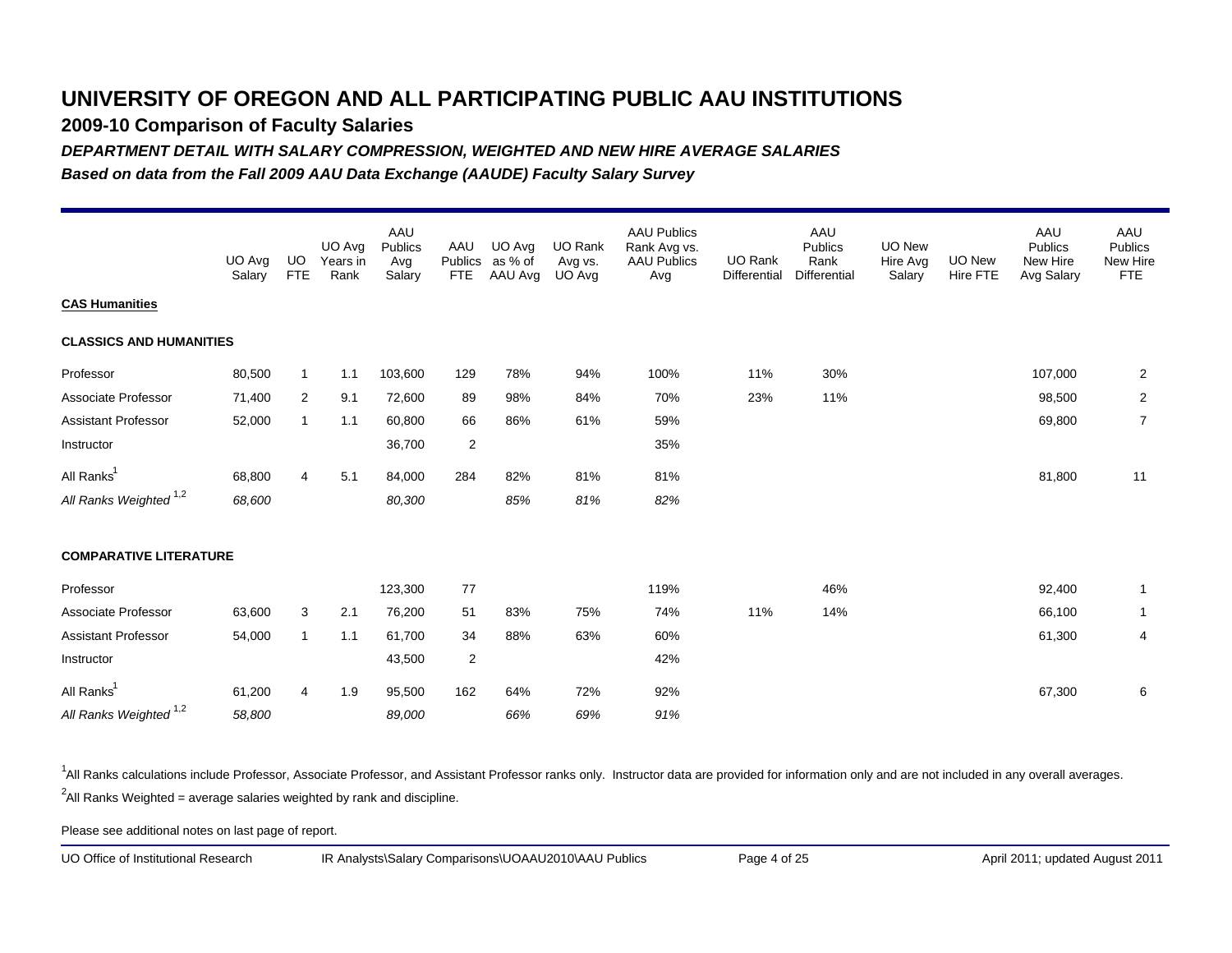**2009-10 Comparison of Faculty Salaries**

*DEPARTMENT DETAIL WITH SALARY COMPRESSION, WEIGHTED AND NEW HIRE AVERAGE SALARIES*

*Based on data from the Fall 2009 AAU Data Exchange (AAUDE) Faculty Salary Survey*

|                                              | UO Avg<br>Salary | <b>UO</b><br><b>FTE</b> | UO Avg<br>Years in<br>Rank | AAU<br>Publics<br>Avg<br>Salary | AAU<br>Publics<br><b>FTE</b> | UO Avg<br>as % of<br>AAU Avg | UO Rank<br>Avg vs.<br>UO Avg | <b>AAU Publics</b><br>Rank Avg vs.<br><b>AAU Publics</b><br>Avg | UO Rank<br>Differential | AAU<br>Publics<br>Rank<br><b>Differential</b> | UO New<br>Hire Avg<br>Salary | UO New<br>Hire FTE | AAU<br>Publics<br>New Hire<br>Avg Salary | AAU<br><b>Publics</b><br>New Hire<br><b>FTE</b> |
|----------------------------------------------|------------------|-------------------------|----------------------------|---------------------------------|------------------------------|------------------------------|------------------------------|-----------------------------------------------------------------|-------------------------|-----------------------------------------------|------------------------------|--------------------|------------------------------------------|-------------------------------------------------|
| <b>CAS Humanities</b>                        |                  |                         |                            |                                 |                              |                              |                              |                                                                 |                         |                                               |                              |                    |                                          |                                                 |
| <b>CREATIVE WRITING</b>                      |                  |                         |                            |                                 |                              |                              |                              |                                                                 |                         |                                               |                              |                    |                                          |                                                 |
| Professor                                    | 111,900          | $\overline{2}$          | 9.1                        | 94,600                          | 94                           | 118%                         | 131%                         | 91%                                                             | 32%                     | 24%                                           |                              |                    | 92,000                                   | $\mathbf{1}$                                    |
| Associate Professor                          | 84,600           | $\mathbf{1}$            | 6.1                        | 69,500                          | 132                          | 122%                         | 99%                          | 67%                                                             | 27%                     | 12%                                           |                              |                    |                                          |                                                 |
| <b>Assistant Professor</b>                   | 61,700           | $\overline{2}$          | 3.6                        | 56,700                          | 90                           | 109%                         | 72%                          | 55%                                                             |                         |                                               |                              |                    | 55,700                                   | 11                                              |
| Instructor                                   |                  |                         |                            | 42,000                          | 14                           |                              |                              | 41%                                                             |                         |                                               |                              |                    | 34,500                                   | $\overline{2}$                                  |
| All Ranks <sup>1</sup>                       | 86,300           | 5                       | 6.3                        | 73,300                          | 316                          | 118%                         | 101%                         | 71%                                                             |                         |                                               |                              |                    | 58,700                                   | 12                                              |
| All Ranks Weighted <sup>1,2</sup>            | 87,400           |                         |                            | 74,700                          |                              | 117%                         | 103%                         | 76%                                                             |                         |                                               |                              |                    |                                          |                                                 |
| <b>EAST ASIAN LANGUAGES &amp; LITERATURE</b> |                  |                         |                            |                                 |                              |                              |                              |                                                                 |                         |                                               |                              |                    |                                          |                                                 |
| Professor                                    |                  |                         |                            | 110,100                         | 61                           |                              |                              | 106%                                                            |                         | 35%                                           |                              |                    | 104,800                                  | -1                                              |
| Associate Professor                          | 71,600           | 5                       | 8.6                        | 73,900                          | 56                           | 97%                          | 84%                          | 71%                                                             | 19%                     | 12%                                           |                              |                    | 87,000                                   | $\mathbf{1}$                                    |
| <b>Assistant Professor</b>                   | 55,700           | 5                       | 2.7                        | 61,500                          | 46                           | 91%                          | 65%                          | 59%                                                             |                         |                                               |                              |                    | 62,700                                   | 13                                              |
| Instructor                                   | 38,300           | 8                       | 4.3                        | 45,900                          | 11                           | 83%                          | 45%                          | 44%                                                             |                         |                                               |                              |                    | 40,000                                   | $\mathbf{1}$                                    |
| All Ranks                                    | 63,600           | 10                      | 5.7                        | 83,900                          | 163                          | 76%                          | 75%                          | 81%                                                             |                         |                                               |                              |                    | 67,200                                   | 15                                              |
| All Ranks Weighted <sup>1,2</sup>            | 63,600           |                         |                            | 83,300                          |                              | 76%                          | 75%                          | 85%                                                             |                         |                                               |                              |                    |                                          |                                                 |

<sup>1</sup>All Ranks calculations include Professor, Associate Professor, and Assistant Professor ranks only. Instructor data are provided for information only and are not included in any overall averages.  $^2$ All Ranks Weighted = average salaries weighted by rank and discipline.

Please see additional notes on last page of report.

UO Office of Institutional Research IR Analysts\Salary Comparisons\UOAAU2010\AAU Publics Page 5 of 25 April 2011; updated August 2011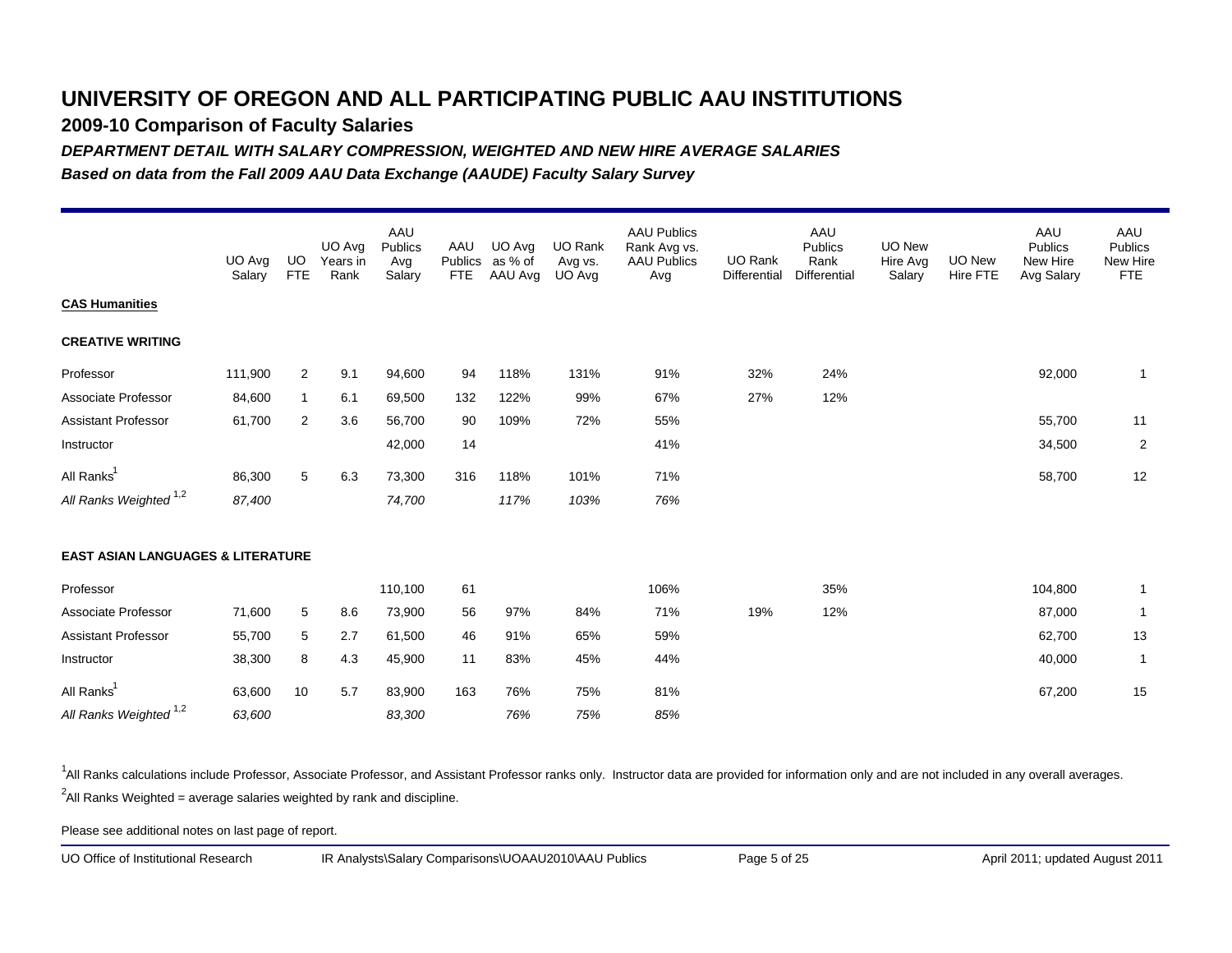**2009-10 Comparison of Faculty Salaries**

*DEPARTMENT DETAIL WITH SALARY COMPRESSION, WEIGHTED AND NEW HIRE AVERAGE SALARIES*

*Based on data from the Fall 2009 AAU Data Exchange (AAUDE) Faculty Salary Survey*

|                                   | UO Avg<br>Salary | UO.<br><b>FTE</b> | UO Avg<br>Years in<br>Rank | AAU<br>Publics<br>Avg<br>Salary | AAU<br>Publics<br><b>FTE</b> | UO Avg<br>as % of<br>AAU Avg | UO Rank<br>Avg vs.<br>UO Avg | <b>AAU Publics</b><br>Rank Avg vs.<br><b>AAU Publics</b><br>Avg | <b>UO Rank</b><br>Differential | AAU<br>Publics<br>Rank<br>Differential | <b>UO New</b><br>Hire Avg<br>Salary | <b>UO New</b><br>Hire FTE | AAU<br>Publics<br>New Hire<br>Avg Salary | AAU<br><b>Publics</b><br>New Hire<br><b>FTE</b> |
|-----------------------------------|------------------|-------------------|----------------------------|---------------------------------|------------------------------|------------------------------|------------------------------|-----------------------------------------------------------------|--------------------------------|----------------------------------------|-------------------------------------|---------------------------|------------------------------------------|-------------------------------------------------|
| <b>CAS Humanities</b>             |                  |                   |                            |                                 |                              |                              |                              |                                                                 |                                |                                        |                                     |                           |                                          |                                                 |
| <b>ENGLISH</b>                    |                  |                   |                            |                                 |                              |                              |                              |                                                                 |                                |                                        |                                     |                           |                                          |                                                 |
| Professor                         | 88,500           | 11                | 9.3                        | 111,600                         | 660                          | 79%                          | 104%                         | 108%                                                            | 25%                            | 36%                                    |                                     |                           | 142,100                                  | 5                                               |
| Associate Professor               | 67,500           | 18                | 8.2                        | 74,700                          | 556                          | 90%                          | 79%                          | 72%                                                             | 12%                            | 13%                                    |                                     |                           | 85,700                                   | 11                                              |
| <b>Assistant Professor</b>        | 57,200           | 8                 | 3.5                        | 61,600                          | 284                          | 93%                          | 67%                          | 60%                                                             |                                |                                        |                                     |                           | 62,500                                   | 48                                              |
| Instructor                        | 30,200           | 3                 | 4.1                        | 42,700                          | 108                          | 71%                          | 35%                          | 41%                                                             |                                |                                        |                                     |                           | 39,000                                   | 6                                               |
| All Ranks <sup>1</sup>            | 71,500           | 37                | 7.5                        | 88,400                          | 1,500                        | 81%                          | 84%                          | 85%                                                             |                                |                                        |                                     |                           | 72,700                                   | 64                                              |
| All Ranks Weighted <sup>1,2</sup> | 72,000           |                   |                            | 84,100                          |                              | 86%                          | 85%                          | 86%                                                             |                                |                                        |                                     |                           |                                          |                                                 |
| <b>GERMAN &amp; SCANDINAVIAN</b>  |                  |                   |                            |                                 |                              |                              |                              |                                                                 |                                |                                        |                                     |                           |                                          |                                                 |
| Professor                         | 85,800           | 4                 | 5.6                        | 105,300                         | 85                           | 81%                          | 101%                         | 102%                                                            | 27%                            | 31%                                    |                                     |                           | 130,000                                  | $\mathbf{1}$                                    |
| Associate Professor               | 63,100           | 3                 | 3.8                        | 72,800                          | 86                           | 87%                          | 74%                          | 70%                                                             | 8%                             | 14%                                    |                                     |                           | 60,000                                   | $\mathbf{1}$                                    |
| <b>Assistant Professor</b>        | 56,200           | $\mathbf{1}$      | 2.1                        | 57,800                          | 37                           | 97%                          | 66%                          | 56%                                                             |                                |                                        |                                     |                           | 63,300                                   | 3                                               |
| Instructor                        | 39,500           | 1                 | 10.0                       | 45,700                          | 9                            | 86%                          | 46%                          | 44%                                                             |                                |                                        |                                     |                           |                                          |                                                 |
| All Ranks <sup>1</sup>            | 73,600           | 8                 | 4.5                        | 83,400                          | 208                          | 88%                          | 86%                          | 81%                                                             |                                |                                        |                                     |                           | 76,000                                   | 5                                               |
| All Ranks Weighted <sup>1,2</sup> | 69,300           |                   |                            | 80,000                          |                              | 87%                          | 82%                          | 81%                                                             |                                |                                        |                                     |                           |                                          |                                                 |

<sup>1</sup>All Ranks calculations include Professor, Associate Professor, and Assistant Professor ranks only. Instructor data are provided for information only and are not included in any overall averages.  $^2$ All Ranks Weighted = average salaries weighted by rank and discipline.

Please see additional notes on last page of report.

UO Office of Institutional Research IR Analysts\Salary Comparisons\UOAAU2010\AAU Publics Page 6 of 25 April 2011; updated August 2011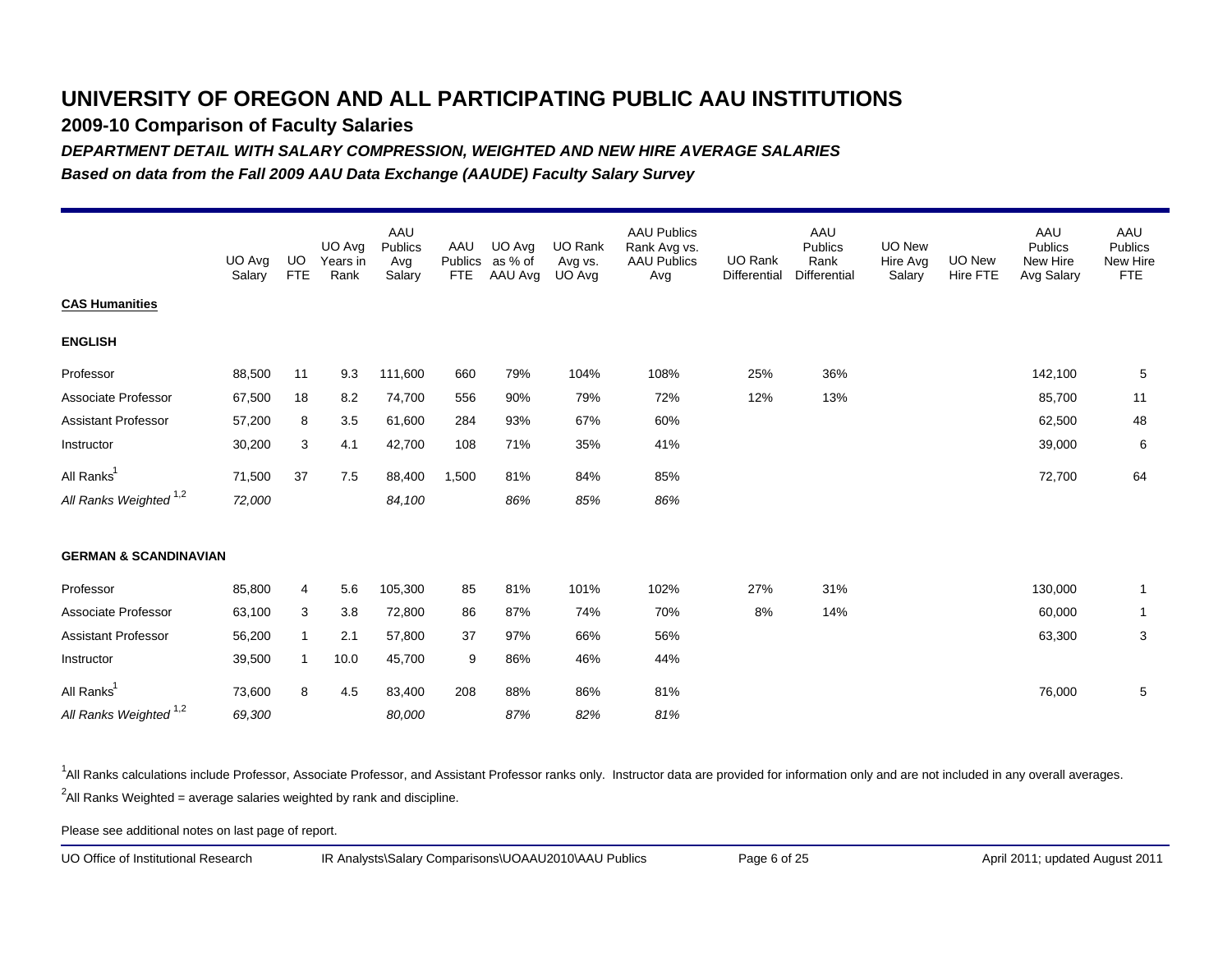**2009-10 Comparison of Faculty Salaries**

*DEPARTMENT DETAIL WITH SALARY COMPRESSION, WEIGHTED AND NEW HIRE AVERAGE SALARIES*

*Based on data from the Fall 2009 AAU Data Exchange (AAUDE) Faculty Salary Survey*

|                                   | UO Avg<br>Salary | <b>UO</b><br><b>FTE</b> | UO Avg<br>Years in<br>Rank | AAU<br>Publics<br>Avg<br>Salary | AAU<br>Publics<br><b>FTE</b> | UO Avg<br>as % of<br>AAU Avg | <b>UO Rank</b><br>Avg vs.<br>UO Avg | <b>AAU Publics</b><br>Rank Avg vs.<br><b>AAU Publics</b><br>Avg | <b>UO Rank</b><br>Differential | AAU<br>Publics<br>Rank<br>Differential | <b>UO New</b><br>Hire Avg<br>Salary | UO New<br>Hire FTE | AAU<br>Publics<br>New Hire<br>Avg Salary | AAU<br><b>Publics</b><br>New Hire<br><b>FTE</b> |
|-----------------------------------|------------------|-------------------------|----------------------------|---------------------------------|------------------------------|------------------------------|-------------------------------------|-----------------------------------------------------------------|--------------------------------|----------------------------------------|-------------------------------------|--------------------|------------------------------------------|-------------------------------------------------|
| <b>CAS Humanities</b>             |                  |                         |                            |                                 |                              |                              |                                     |                                                                 |                                |                                        |                                     |                    |                                          |                                                 |
| <b>LINGUISTICS</b>                |                  |                         |                            |                                 |                              |                              |                                     |                                                                 |                                |                                        |                                     |                    |                                          |                                                 |
| Professor                         | 81,400           | 3                       | 8.4                        | 110,200                         | 127                          | 74%                          | 95%                                 | 106%                                                            | 10%                            | 32%                                    |                                     |                    |                                          |                                                 |
| Associate Professor               | 73,100           | 4                       | 4.6                        | 76,900                          | 77                           | 95%                          | 86%                                 | 74%                                                             | 19%                            | 12%                                    |                                     |                    |                                          |                                                 |
| <b>Assistant Professor</b>        | 57,000           | $\mathbf{1}$            | 0.1                        | 64,900                          | 62                           | 88%                          | 67%                                 | 63%                                                             |                                |                                        | 57,000                              | $\overline{1}$     | 64,600                                   | $\overline{7}$                                  |
| Instructor                        |                  |                         |                            |                                 |                              |                              |                                     |                                                                 |                                |                                        |                                     |                    |                                          |                                                 |
| All Ranks <sup>1</sup>            | 74,200           | 8                       | 5.5                        | 90,000                          | 266                          | 82%                          | 87%                                 | 87%                                                             |                                |                                        | 57,000                              | $\mathbf{1}$       | 64,600                                   | $\overline{7}$                                  |
| All Ranks Weighted <sup>1,2</sup> | 71,100           |                         |                            | 85,400                          |                              | 83%                          | 84%                                 | 87%                                                             |                                |                                        |                                     |                    |                                          |                                                 |
| <b>PHILOSOPHY</b>                 |                  |                         |                            |                                 |                              |                              |                                     |                                                                 |                                |                                        |                                     |                    |                                          |                                                 |
| Professor                         | 109,800          | 4                       | 10.9                       | 124,700                         | 291                          | 88%                          | 129%                                | 120%                                                            | 55%                            | 45%                                    |                                     |                    | 148,900                                  | 3                                               |
| Associate Professor               | 63,200           | 3                       | 1.4                        | 78,100                          | 148                          | 81%                          | 74%                                 | 75%                                                             |                                | 14%                                    |                                     |                    | 124,700                                  | 3                                               |
| <b>Assistant Professor</b>        |                  |                         |                            | 63,500                          | 94                           |                              |                                     | 61%                                                             |                                |                                        |                                     |                    | 65,100                                   | 21                                              |
| Instructor                        |                  |                         |                            | 41,200                          | 6                            |                              |                                     | 40%                                                             |                                |                                        |                                     |                    | 40,000                                   | $\overline{1}$                                  |
| All Ranks <sup>1</sup>            | 89,800           | $\overline{7}$          | 6.8                        | 100,900                         | 533                          | 89%                          | 105%                                | 97%                                                             |                                |                                        |                                     |                    | 81,000                                   | 27                                              |
| All Ranks Weighted <sup>1,2</sup> | 88,300           |                         |                            | 90,600                          |                              | 97%                          | 104%                                | 92%                                                             |                                |                                        |                                     |                    |                                          |                                                 |

<sup>1</sup>All Ranks calculations include Professor, Associate Professor, and Assistant Professor ranks only. Instructor data are provided for information only and are not included in any overall averages.  $^2$ All Ranks Weighted = average salaries weighted by rank and discipline.

Please see additional notes on last page of report.

UO Office of Institutional Research IR Analysts\Salary Comparisons\UOAAU2010\AAU Publics Page 7 of 25 April 2011; updated August 2011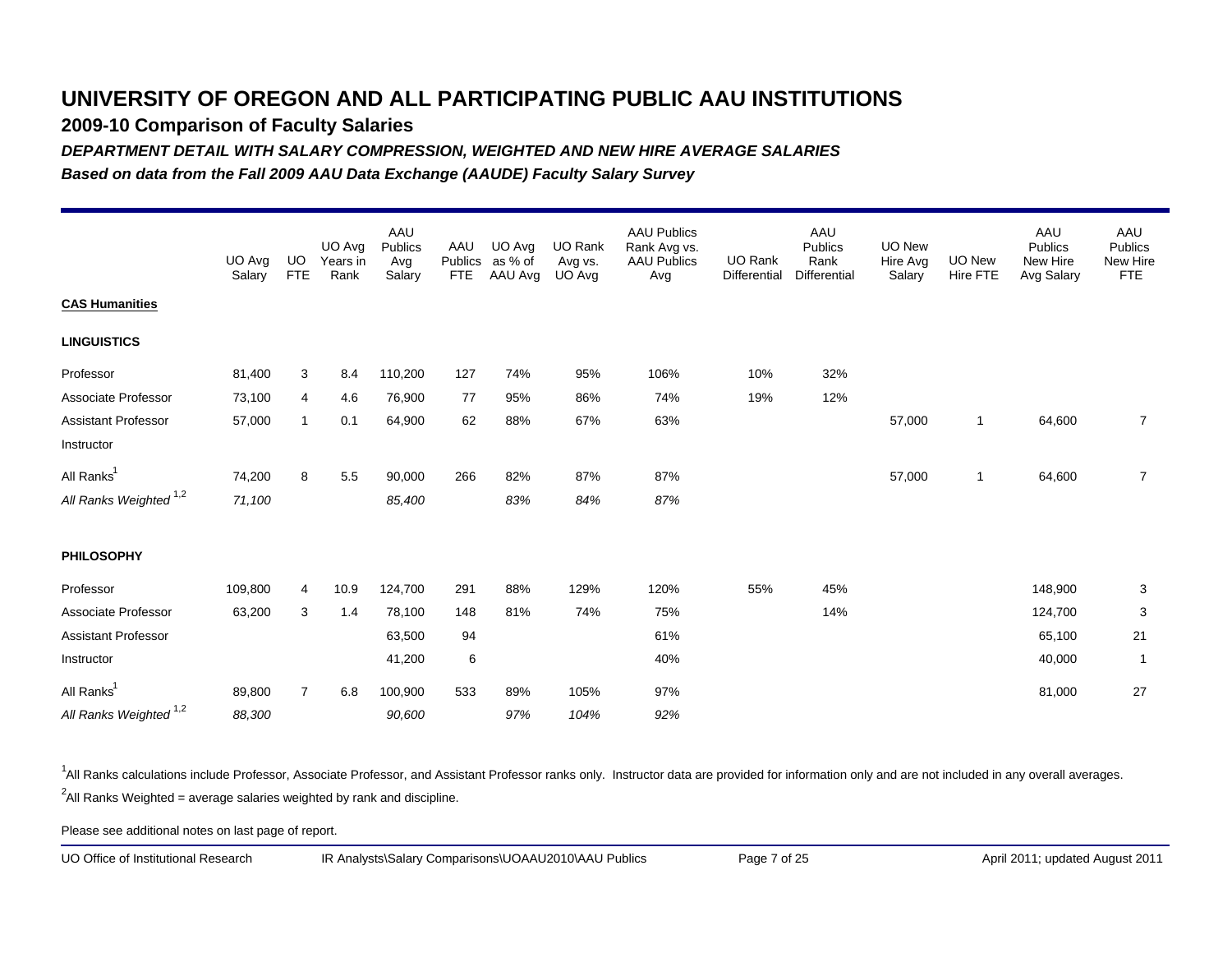**2009-10 Comparison of Faculty Salaries**

*DEPARTMENT DETAIL WITH SALARY COMPRESSION, WEIGHTED AND NEW HIRE AVERAGE SALARIES*

*Based on data from the Fall 2009 AAU Data Exchange (AAUDE) Faculty Salary Survey*

|                                   | UO Avg<br>Salary | UO.<br><b>FTE</b> | UO Avg<br>Years in<br>Rank | AAU<br>Publics<br>Avg<br>Salary | AAU<br>Publics<br><b>FTE</b> | UO Avg<br>as % of<br>AAU Avg | <b>UO Rank</b><br>Avg vs.<br>UO Avg | <b>AAU Publics</b><br>Rank Avg vs.<br><b>AAU Publics</b><br>Avg | <b>UO Rank</b><br>Differential | AAU<br><b>Publics</b><br>Rank<br>Differential | <b>UO New</b><br>Hire Avg<br>Salary | UO New<br>Hire FTE | AAU<br>Publics<br>New Hire<br>Avg Salary | AAU<br><b>Publics</b><br>New Hire<br><b>FTE</b> |
|-----------------------------------|------------------|-------------------|----------------------------|---------------------------------|------------------------------|------------------------------|-------------------------------------|-----------------------------------------------------------------|--------------------------------|-----------------------------------------------|-------------------------------------|--------------------|------------------------------------------|-------------------------------------------------|
| <b>CAS Humanities</b>             |                  |                   |                            |                                 |                              |                              |                                     |                                                                 |                                |                                               |                                     |                    |                                          |                                                 |
| <b>RELIGIOUS STUDIES</b>          |                  |                   |                            |                                 |                              |                              |                                     |                                                                 |                                |                                               |                                     |                    |                                          |                                                 |
| Professor                         |                  |                   |                            | 111,700                         | 33                           |                              |                                     | 108%                                                            |                                | 37%                                           |                                     |                    |                                          |                                                 |
| Associate Professor               | 77,600           | 4                 | 3.4                        | 72,900                          | 50                           | 106%                         | 91%                                 | 70%                                                             | 21%                            | 13%                                           |                                     |                    |                                          |                                                 |
| Assistant Professor               | 59,500           | $\mathbf{1}$      | 6.1                        | 59,600                          | 38                           | 100%                         | 70%                                 | 58%                                                             |                                |                                               |                                     |                    | 59,200                                   | 6                                               |
| Instructor                        |                  |                   |                            | 49,500                          | $\overline{1}$               |                              |                                     | 48%                                                             |                                |                                               |                                     |                    |                                          |                                                 |
| All Ranks <sup>1</sup>            | 74,000           | 5                 | 3.9                        | 79,300                          | 121                          | 93%                          | 87%                                 | 77%                                                             |                                |                                               |                                     |                    | 59,200                                   | 6                                               |
| All Ranks Weighted <sup>1,2</sup> | 68,600           |                   |                            | 83,000                          |                              | 83%                          | 81%                                 | 85%                                                             |                                |                                               |                                     |                    |                                          |                                                 |
| <b>ROMANCE LANGUAGES</b>          |                  |                   |                            |                                 |                              |                              |                                     |                                                                 |                                |                                               |                                     |                    |                                          |                                                 |
| Professor                         | 90,400           | 6                 | 7.8                        | 104,800                         | 244                          | 86%                          | 106%                                | 101%                                                            | 29%                            | 32%                                           |                                     |                    | 122,700                                  | 3                                               |
| Associate Professor               | 65,300           | 10                | 5.2                        | 71,800                          | 281                          | 91%                          | 77%                                 | 69%                                                             | 12%                            | 13%                                           |                                     |                    | 81,400                                   | 8                                               |
| Assistant Professor               | 55,400           | 3                 | 4.4                        | 58,800                          | 184                          | 94%                          | 65%                                 | 57%                                                             |                                |                                               |                                     |                    | 60,300                                   | 26                                              |
| Instructor                        | 34,500           | 19                | 7.4                        | 41,500                          | 36                           | 83%                          | 40%                                 | 40%                                                             |                                |                                               |                                     |                    | 42,400                                   | $\overline{2}$                                  |
| All Ranks <sup>1</sup>            | 71,700           | 19                | 5.9                        | 79,800                          | 709                          | 90%                          | 84%                                 | 77%                                                             |                                |                                               |                                     |                    | 69,900                                   | 37                                              |
| All Ranks Weighted <sup>1,2</sup> | 71,400           |                   |                            | 79,800                          |                              | 89%                          | 84%                                 | 81%                                                             |                                |                                               |                                     |                    |                                          |                                                 |

<sup>1</sup>All Ranks calculations include Professor, Associate Professor, and Assistant Professor ranks only. Instructor data are provided for information only and are not included in any overall averages.  $^2$ All Ranks Weighted = average salaries weighted by rank and discipline.

Please see additional notes on last page of report.

UO Office of Institutional Research IR Analysts\Salary Comparisons\UOAAU2010\AAU Publics Page 8 of 25 April 2011; updated August 2011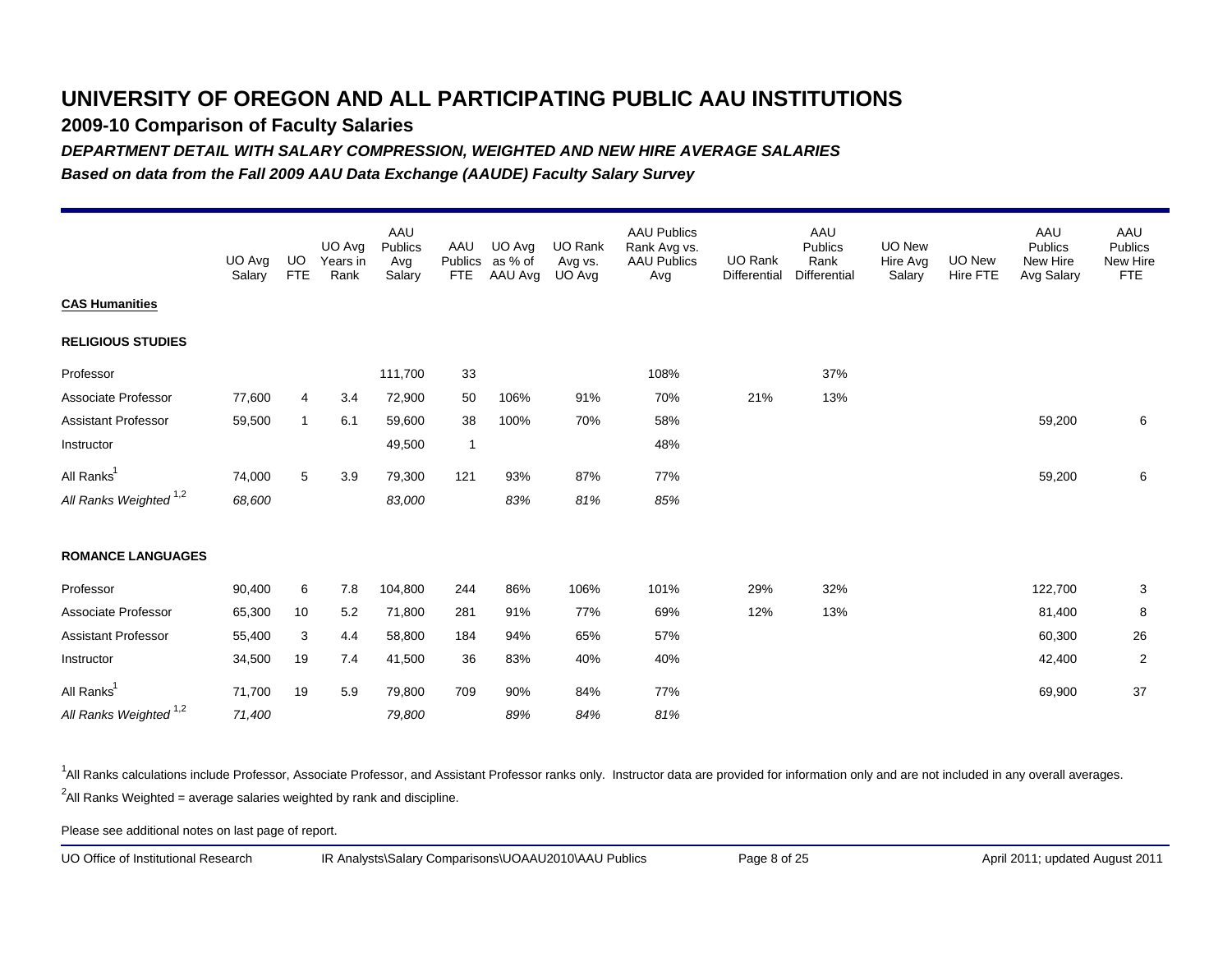**2009-10 Comparison of Faculty Salaries**

*DEPARTMENT DETAIL WITH SALARY COMPRESSION, WEIGHTED AND NEW HIRE AVERAGE SALARIES*

*Based on data from the Fall 2009 AAU Data Exchange (AAUDE) Faculty Salary Survey*

|                                               | UO Avg<br>Salary | UO.<br><b>FTE</b> | UO Avg<br>Years in<br>Rank | AAU<br>Publics<br>Avg<br>Salary | AAU<br>Publics<br><b>FTE</b> | UO Avg<br>as % of<br>AAU Avg | UO Rank<br>Avg vs.<br>UO Avg | <b>AAU Publics</b><br>Rank Avg vs.<br><b>AAU Publics</b><br>Avg | <b>UO Rank</b><br>Differential | AAU<br>Publics<br>Rank<br>Differential | <b>UO New</b><br>Hire Avg<br>Salary | UO New<br>Hire FTE | AAU<br>Publics<br>New Hire<br>Avg Salary | AAU<br><b>Publics</b><br>New Hire<br><b>FTE</b> |
|-----------------------------------------------|------------------|-------------------|----------------------------|---------------------------------|------------------------------|------------------------------|------------------------------|-----------------------------------------------------------------|--------------------------------|----------------------------------------|-------------------------------------|--------------------|------------------------------------------|-------------------------------------------------|
| <b>CAS Humanities</b>                         |                  |                   |                            |                                 |                              |                              |                              |                                                                 |                                |                                        |                                     |                    |                                          |                                                 |
| <b>RUSSIAN &amp; EASTERN EUROPEAN STUDIES</b> |                  |                   |                            |                                 |                              |                              |                              |                                                                 |                                |                                        |                                     |                    |                                          |                                                 |
| Professor                                     |                  |                   |                            | 105,200                         | 47                           |                              |                              | 102%                                                            |                                | 31%                                    |                                     |                    | 137,500                                  | $\mathbf{1}$                                    |
| Associate Professor                           |                  |                   |                            | 73,300                          | 38                           |                              |                              | 71%                                                             |                                | 14%                                    |                                     |                    | 74,500                                   | $\overline{2}$                                  |
| <b>Assistant Professor</b>                    |                  |                   |                            | 58,600                          | 26                           |                              |                              | 57%                                                             |                                |                                        |                                     |                    | 55,300                                   | 3                                               |
| Instructor                                    | 38,500           | $\mathbf{1}$      | 6.1                        |                                 |                              |                              | 45%                          |                                                                 |                                |                                        |                                     |                    |                                          |                                                 |
| All Ranks <sup>1</sup>                        |                  |                   |                            | 83,400                          | 111                          |                              |                              | 81%                                                             |                                |                                        |                                     |                    | 75,400                                   | 6                                               |
| All Ranks Weighted <sup>1,2</sup>             |                  |                   |                            | 80,400                          |                              |                              |                              | 82%                                                             |                                |                                        |                                     |                    |                                          |                                                 |
| <b>THEATRE ARTS</b>                           |                  |                   |                            |                                 |                              |                              |                              |                                                                 |                                |                                        |                                     |                    |                                          |                                                 |
| Professor                                     | 75,700           | $\mathbf{1}$      | 15.1                       | 94,600                          | 94                           | 80%                          | 89%                          | 91%                                                             | 14%                            | 25%                                    |                                     |                    | 92,000                                   | $\mathbf{1}$                                    |
| Associate Professor                           | 64,000           | $\overline{2}$    | 3.6                        | 68,900                          | 131                          | 93%                          | 75%                          | 67%                                                             | 11%                            | 12%                                    |                                     |                    |                                          |                                                 |
| <b>Assistant Professor</b>                    | 55,000           | 3                 | 2.4                        | 56,700                          | 90                           | 97%                          | 64%                          | 55%                                                             |                                |                                        |                                     |                    | 55,700                                   | 11                                              |
| Instructor                                    | 55,300           | $\mathbf 1$       | 16.1                       | 42,000                          | 14                           | 132%                         | 65%                          | 41%                                                             |                                |                                        |                                     |                    | 34,500                                   | $\overline{2}$                                  |
| All Ranks <sup>1</sup>                        | 61,400           | 6                 | 4.9                        | 73,100                          | 315                          | 84%                          | 72%                          | 71%                                                             |                                |                                        |                                     |                    | 58,700                                   | 12                                              |
| All Ranks Weighted <sup>1,2</sup>             | 65,500           |                   |                            | 74,500                          |                              | 88%                          | 77%                          | 76%                                                             |                                |                                        |                                     |                    |                                          |                                                 |

<sup>1</sup>All Ranks calculations include Professor, Associate Professor, and Assistant Professor ranks only. Instructor data are provided for information only and are not included in any overall averages.  $^2$ All Ranks Weighted = average salaries weighted by rank and discipline.

Please see additional notes on last page of report.

UO Office of Institutional Research IR Analysts\Salary Comparisons\UOAAU2010\AAU Publics Page 9 of 25 April 2011; updated August 2011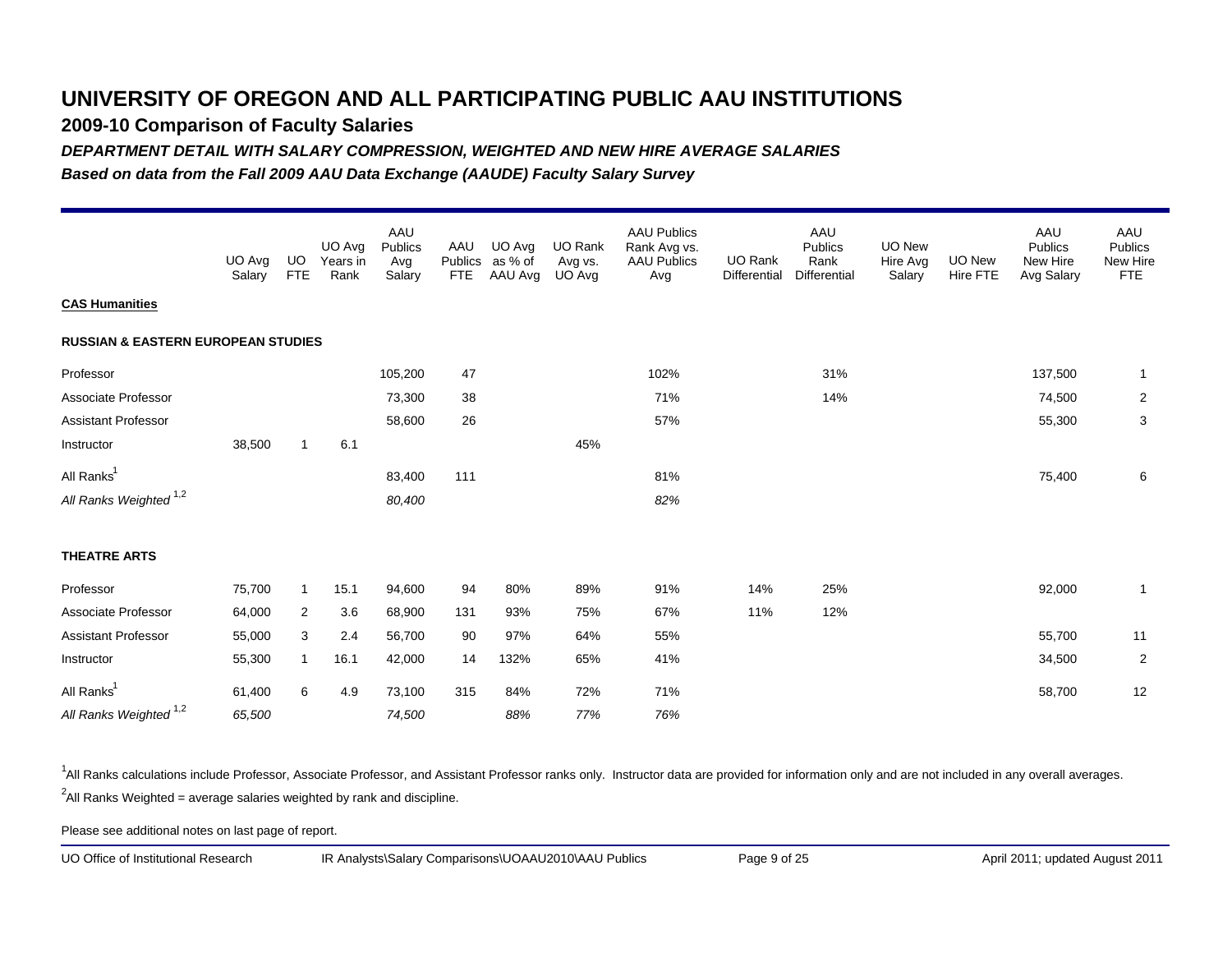**2009-10 Comparison of Faculty Salaries**

*DEPARTMENT DETAIL WITH SALARY COMPRESSION, WEIGHTED AND NEW HIRE AVERAGE SALARIES*

*Based on data from the Fall 2009 AAU Data Exchange (AAUDE) Faculty Salary Survey*

|                                   | UO Avg<br>Salary | UO.<br><b>FTE</b> | UO Avg<br>Years in<br>Rank | AAU<br>Publics<br>Avg<br>Salary | AAU<br>Publics<br><b>FTE</b> | UO Avg<br>as % of<br>AAU Avg | UO Rank<br>Avg vs.<br>UO Avg | <b>AAU Publics</b><br>Rank Avg vs.<br><b>AAU Publics</b><br>Avg | UO Rank<br>Differential | AAU<br>Publics<br>Rank<br>Differential | UO New<br>Hire Avg<br>Salary | <b>UO New</b><br>Hire FTE | AAU<br>Publics<br>New Hire<br>Avg Salary | AAU<br><b>Publics</b><br>New Hire<br><b>FTE</b> |
|-----------------------------------|------------------|-------------------|----------------------------|---------------------------------|------------------------------|------------------------------|------------------------------|-----------------------------------------------------------------|-------------------------|----------------------------------------|------------------------------|---------------------------|------------------------------------------|-------------------------------------------------|
| <b>CAS Natural Sciences</b>       |                  |                   |                            |                                 |                              |                              |                              |                                                                 |                         |                                        |                              |                           |                                          |                                                 |
| <b>BIOLOGY</b>                    |                  |                   |                            |                                 |                              |                              |                              |                                                                 |                         |                                        |                              |                           |                                          |                                                 |
| Professor                         | 96,000           | 20                | 10.2                       | 125,000                         | 622                          | 77%                          | 113%                         | 121%                                                            | 15%                     | 40%                                    |                              |                           | 166,200                                  | 12                                              |
| Associate Professor               | 83,300           | 4                 | 1.9                        | 83,500                          | 304                          | 100%                         | 98%                          | 81%                                                             | 18%                     | 12%                                    |                              |                           | 83,300                                   | $\overline{2}$                                  |
| <b>Assistant Professor</b>        | 67,800           | 6                 | 3.4                        | 70,900                          | 300                          | 96%                          | 79%                          | 69%                                                             |                         |                                        |                              |                           | 69,500                                   | 37                                              |
| Instructor                        | 59,500           | 6                 | 8.4                        | 52,600                          | 3                            | 113%                         | 70%                          | 51%                                                             |                         |                                        |                              |                           |                                          |                                                 |
| All Ranks <sup>1</sup>            | 88,700           | 30                | 7.7                        | 101,500                         | 1,226                        | 87%                          | 104%                         | 98%                                                             |                         |                                        |                              |                           | 92,800                                   | 51                                              |
| All Ranks Weighted <sup>1,2</sup> | 83,100           |                   |                            | 94,800                          |                              | 88%                          | 98%                          | 97%                                                             |                         |                                        |                              |                           |                                          |                                                 |
| <b>CHEMISTRY</b>                  |                  |                   |                            |                                 |                              |                              |                              |                                                                 |                         |                                        |                              |                           |                                          |                                                 |
| Professor                         | 108,100          | 13                | 12.2                       | 135,100                         | 717                          | 80%                          | 127%                         | 131%                                                            | 38%                     | 47%                                    |                              |                           | 170,700                                  | 9                                               |
| Associate Professor               | 75,800           | 6                 | 4.4                        | 86,700                          | 223                          | 87%                          | 89%                          | 84%                                                             | 12%                     | 13%                                    |                              |                           | 95,000                                   | $\overline{2}$                                  |
| <b>Assistant Professor</b>        | 65,700           | 2                 | 2.1                        | 73,600                          | 255                          | 89%                          | 77%                          | 71%                                                             |                         |                                        |                              |                           | 71,600                                   | 36                                              |
| Instructor                        | 63,500           | 3                 | 7.2                        | 51,900                          | 6                            | 122%                         | 74%                          | 50%                                                             |                         |                                        |                              |                           |                                          |                                                 |
| All Ranks <sup>1</sup>            | 94,800           | 21                | 9.0                        | 112,900                         | 1,195                        | 84%                          | 111%                         | 109%                                                            |                         |                                        |                              |                           | 91,600                                   | 47                                              |
| All Ranks Weighted <sup>1,2</sup> | 84,500           |                   |                            | 100,400                         |                              | 84%                          | 100%                         | 102%                                                            |                         |                                        |                              |                           |                                          |                                                 |

<sup>1</sup>All Ranks calculations include Professor, Associate Professor, and Assistant Professor ranks only. Instructor data are provided for information only and are not included in any overall averages.  $^2$ All Ranks Weighted = average salaries weighted by rank and discipline.

Please see additional notes on last page of report.

UO Office of Institutional Research IR Analysts\Salary Comparisons\UOAAU2010\AAU Publics Page 10 of 25 April 2011; updated August 2011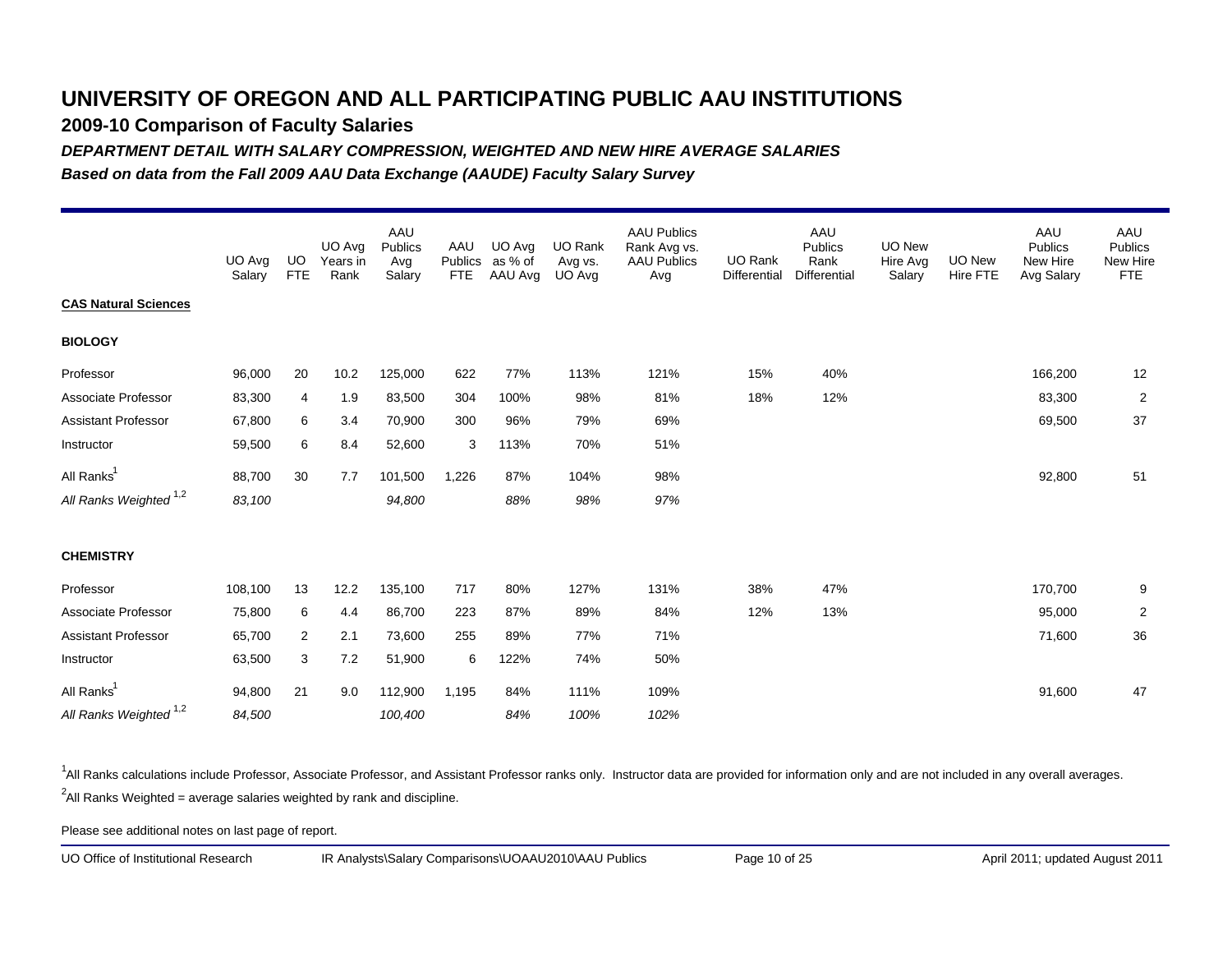**2009-10 Comparison of Faculty Salaries**

*DEPARTMENT DETAIL WITH SALARY COMPRESSION, WEIGHTED AND NEW HIRE AVERAGE SALARIES*

*Based on data from the Fall 2009 AAU Data Exchange (AAUDE) Faculty Salary Survey*

|                                           | UO Avg<br>Salary | <b>UO</b><br><b>FTE</b> | UO Avg<br>Years in<br>Rank | AAU<br>Publics<br>Avg<br>Salary | AAU<br>Publics<br><b>FTE</b> | UO Avg<br>as % of<br>AAU Avg | <b>UO Rank</b><br>Avg vs.<br>UO Avg | <b>AAU Publics</b><br>Rank Avg vs.<br><b>AAU Publics</b><br>Avg | UO Rank<br>Differential | AAU<br>Publics<br>Rank<br><b>Differential</b> | UO New<br>Hire Avg<br>Salary | UO New<br>Hire FTE | AAU<br>Publics<br>New Hire<br>Avg Salary | AAU<br><b>Publics</b><br>New Hire<br><b>FTE</b> |
|-------------------------------------------|------------------|-------------------------|----------------------------|---------------------------------|------------------------------|------------------------------|-------------------------------------|-----------------------------------------------------------------|-------------------------|-----------------------------------------------|------------------------------|--------------------|------------------------------------------|-------------------------------------------------|
| <b>CAS Natural Sciences</b>               |                  |                         |                            |                                 |                              |                              |                                     |                                                                 |                         |                                               |                              |                    |                                          |                                                 |
| <b>COMPUTER &amp; INFORMATION SCIENCE</b> |                  |                         |                            |                                 |                              |                              |                                     |                                                                 |                         |                                               |                              |                    |                                          |                                                 |
| Professor                                 | 116,200          | 8                       | 12.6                       | 139,000                         | 372                          | 84%                          | 136%                                | 134%                                                            | 18%                     | 35%                                           |                              |                    | 185,900                                  | $\overline{7}$                                  |
| Associate Professor                       | 101,200          | 6                       | 8.9                        | 102,700                         | 228                          | 99%                          | 119%                                | 99%                                                             | 12%                     | 11%                                           |                              |                    | 101,400                                  | 3                                               |
| <b>Assistant Professor</b>                | 90,800           | $\overline{2}$          | 2.6                        | 91,100                          | 158                          | 100%                         | 106%                                | 88%                                                             |                         |                                               | 85,000                       | $\overline{1}$     | 88,500                                   | 20                                              |
| Instructor                                | 57,300           | 1                       | 9.0                        | 65,400                          | $\overline{7}$               | 88%                          | 67%                                 | 63%                                                             |                         |                                               |                              |                    |                                          |                                                 |
| All Ranks <sup>1</sup>                    | 107,400          | 16                      | 10.0                       | 118,100                         | 758                          | 91%                          | 126%                                | 114%                                                            |                         |                                               | 85,000                       | $\overline{1}$     | 112,500                                  | 30                                              |
| All Ranks Weighted <sup>1,2</sup>         | 103,400          |                         |                            | 112,400                         |                              | 92%                          | 122%                                | 114%                                                            |                         |                                               |                              |                    |                                          |                                                 |
| <b>GEOLOGICAL SCIENCES</b>                |                  |                         |                            |                                 |                              |                              |                                     |                                                                 |                         |                                               |                              |                    |                                          |                                                 |
| Professor                                 | 92,500           | 8                       | 11.1                       | 119,700                         | 343                          | 77%                          | 108%                                | 116%                                                            | 24%                     | 39%                                           |                              |                    | 189,200                                  | $\overline{2}$                                  |
| Associate Professor                       | 72,000           | 5                       | 1.5                        | 79,400                          | 143                          | 91%                          | 84%                                 | 77%                                                             | 13%                     | 10%                                           |                              |                    | 120,000                                  | $\mathbf{1}$                                    |
| <b>Assistant Professor</b>                | 61,000           | $\overline{2}$          | 3.6                        | 69,400                          | 104                          | 88%                          | 72%                                 | 67%                                                             |                         |                                               |                              |                    | 73,000                                   | 16                                              |
| Instructor                                | 40,800           | 1                       | 5.1                        | 45,200                          | $\overline{2}$               | 90%                          | 48%                                 | 44%                                                             |                         |                                               |                              |                    |                                          |                                                 |
| All Ranks                                 | 81,400           | 15                      | 6.9                        | 101,100                         | 590                          | 81%                          | 95%                                 | 98%                                                             |                         |                                               |                              |                    | 87,700                                   | 19                                              |
| All Ranks Weighted <sup>1,2</sup>         | 76,100           |                         |                            | 91,100                          |                              | 84%                          | 90%                                 | 93%                                                             |                         |                                               |                              |                    |                                          |                                                 |

<sup>1</sup>All Ranks calculations include Professor, Associate Professor, and Assistant Professor ranks only. Instructor data are provided for information only and are not included in any overall averages.  $^2$ All Ranks Weighted = average salaries weighted by rank and discipline.

Please see additional notes on last page of report.

UO Office of Institutional Research IR Analysts\Salary Comparisons\UOAAU2010\AAU Publics Page 11 of 25 April 2011; updated August 2011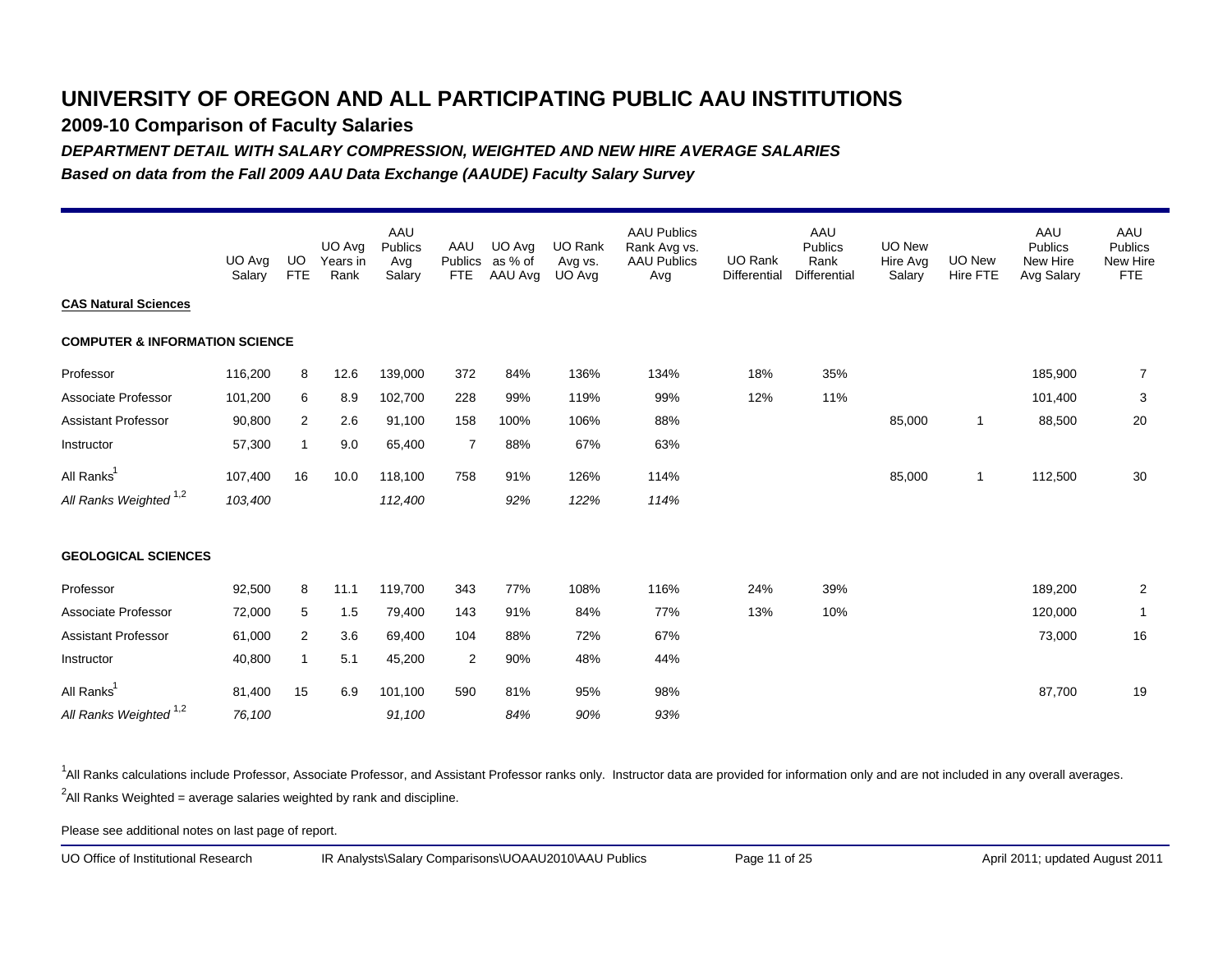**2009-10 Comparison of Faculty Salaries**

*DEPARTMENT DETAIL WITH SALARY COMPRESSION, WEIGHTED AND NEW HIRE AVERAGE SALARIES*

*Based on data from the Fall 2009 AAU Data Exchange (AAUDE) Faculty Salary Survey*

|                                   | UO Avg<br>Salary | <b>UO</b><br><b>FTE</b> | UO Avg<br>Years in<br>Rank | AAU<br>Publics<br>Avg<br>Salary | AAU<br>Publics<br><b>FTE</b> | UO Avg<br>as % of<br>AAU Avg | UO Rank<br>Avg vs.<br>UO Avg | <b>AAU Publics</b><br>Rank Avg vs.<br><b>AAU Publics</b><br>Avg | UO Rank<br>Differential | AAU<br>Publics<br>Rank<br>Differential | <b>UO New</b><br>Hire Avg<br>Salary | UO New<br>Hire FTE | AAU<br><b>Publics</b><br>New Hire<br>Avg Salary | AAU<br><b>Publics</b><br>New Hire<br><b>FTE</b> |
|-----------------------------------|------------------|-------------------------|----------------------------|---------------------------------|------------------------------|------------------------------|------------------------------|-----------------------------------------------------------------|-------------------------|----------------------------------------|-------------------------------------|--------------------|-------------------------------------------------|-------------------------------------------------|
| <b>CAS Natural Sciences</b>       |                  |                         |                            |                                 |                              |                              |                              |                                                                 |                         |                                        |                                     |                    |                                                 |                                                 |
| <b>HUMAN PHYSIOLOGY</b>           |                  |                         |                            |                                 |                              |                              |                              |                                                                 |                         |                                        |                                     |                    |                                                 |                                                 |
| Professor                         | 104,500          | 2                       | 17.1                       | 118,900                         | 135                          | 88%                          | 123%                         | 115%                                                            | 35%                     | 38%                                    |                                     |                    | 133,900                                         | 4                                               |
| Associate Professor               | 74,800           | 5                       | 3.5                        | 80,000                          | 131                          | 94%                          | 88%                          | 77%                                                             | 17%                     | 12%                                    |                                     |                    | 87,500                                          | $\overline{2}$                                  |
| <b>Assistant Professor</b>        | 60,700           | $\overline{2}$          | 1.1                        | 67,400                          | 99                           | 90%                          | 71%                          | 65%                                                             |                         |                                        | 60,000                              | $\overline{1}$     | 65,400                                          | 17                                              |
| Instructor                        | 53,700           | $\overline{2}$          | 3.6                        | 43,400                          | 35                           | 124%                         | 63%                          | 42%                                                             |                         |                                        | 51,000                              | $\overline{1}$     | 48,000                                          | $\mathbf{1}$                                    |
| All Ranks <sup>1</sup>            | 78,300           | 9                       | 6.0                        | 90,900                          | 365                          | 86%                          | 92%                          | 88%                                                             |                         |                                        | 60,000                              | $\mathbf{1}$       | 79,300                                          | 23                                              |
| All Ranks Weighted <sup>1,2</sup> | 81,300           |                         |                            | 90,300                          |                              | 90%                          | 96%                          | 92%                                                             |                         |                                        |                                     |                    |                                                 |                                                 |
| <b>MATHEMATICS^</b>               |                  |                         |                            |                                 |                              |                              |                              |                                                                 |                         |                                        |                                     |                    |                                                 |                                                 |
| Professor                         | 90,700           | 11                      | 12.6                       | 123,100                         | 1,153                        | 74%                          | 106%                         | 119%                                                            | 19%                     | 38%                                    |                                     |                    | 161,000                                         | 6                                               |
| Associate Professor               | 74,500           | 10                      | 4.2                        | 83,300                          | 353                          | 89%                          | 87%                          | 80%                                                             | 11%                     | 9%                                     |                                     |                    | 92,700                                          | 9                                               |
| <b>Assistant Professor</b>        | 65,200           | 5                       | 1.3                        | 74,200                          | 318                          | 88%                          | 76%                          | 72%                                                             |                         |                                        | 65,300                              | 3                  | 74,900                                          | 64                                              |
| Instructor                        | 48,400           | 3                       | 2.8                        | 44,200                          | 54                           | 110%                         | 57%                          | 43%                                                             |                         |                                        | 45,000                              | $\overline{1}$     | 46,500                                          | 3                                               |
| All Ranks <sup>1</sup>            | 79,600           | 26                      | 7.2                        | 106,900                         | 1,824                        | 74%                          | 93%                          | 103%                                                            |                         |                                        | 65,300                              | 3                  | 83,400                                          | 79                                              |
| All Ranks Weighted <sup>1,2</sup> | 77,600           |                         |                            | 95,100                          |                              | 82%                          | 92%                          | 97%                                                             |                         |                                        |                                     |                    |                                                 |                                                 |

*^Assistant Professor of Mathematics data from the University of Michigan were excluded from AAU Peers Average Salary calculations (Assistants & All Ranks) to account for definitional differences.*

<sup>1</sup>All Ranks calculations include Professor, Associate Professor, and Assistant Professor ranks only. Instructor data are provided for information only and are not included in any overall averages.

 $^2$ All Ranks Weighted = average salaries weighted by rank and discipline.

Please see additional notes on last page of report.

UO Office of Institutional Research IR Analysts\Salary Comparisons\UOAAU2010\AAU Publics Page 12 of 25 April 2011; updated August 2011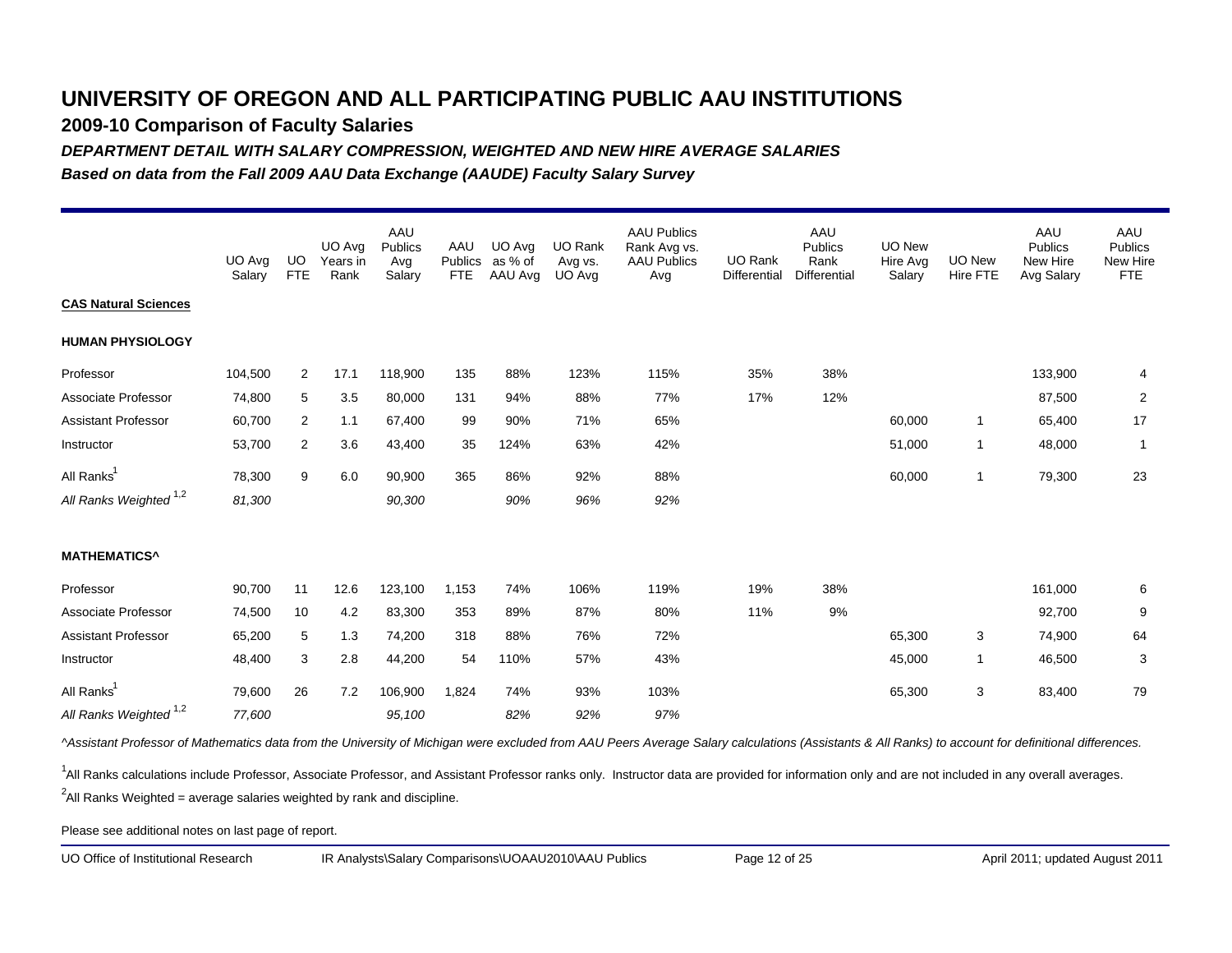**2009-10 Comparison of Faculty Salaries**

*DEPARTMENT DETAIL WITH SALARY COMPRESSION, WEIGHTED AND NEW HIRE AVERAGE SALARIES*

*Based on data from the Fall 2009 AAU Data Exchange (AAUDE) Faculty Salary Survey*

|                                   | UO Avg<br>Salary | UO.<br><b>FTE</b> | UO Avg<br>Years in<br>Rank | AAU<br>Publics<br>Avg<br>Salary | AAU<br>Publics<br><b>FTE</b> | UO Avg<br>as % of<br>AAU Avg | UO Rank<br>Avg vs.<br>UO Avg | <b>AAU Publics</b><br>Rank Avg vs.<br><b>AAU Publics</b><br>Avg | UO Rank<br>Differential | AAU<br>Publics<br>Rank<br>Differential | UO New<br>Hire Avg<br>Salary | <b>UO New</b><br>Hire FTE | AAU<br>Publics<br>New Hire<br>Avg Salary | AAU<br><b>Publics</b><br>New Hire<br><b>FTE</b> |
|-----------------------------------|------------------|-------------------|----------------------------|---------------------------------|------------------------------|------------------------------|------------------------------|-----------------------------------------------------------------|-------------------------|----------------------------------------|------------------------------|---------------------------|------------------------------------------|-------------------------------------------------|
| <b>CAS Natural Sciences</b>       |                  |                   |                            |                                 |                              |                              |                              |                                                                 |                         |                                        |                              |                           |                                          |                                                 |
| <b>PHYSICS</b>                    |                  |                   |                            |                                 |                              |                              |                              |                                                                 |                         |                                        |                              |                           |                                          |                                                 |
| Professor                         | 96,500           | 18                | 12.7                       | 122,800                         | 965                          | 79%                          | 113%                         | 119%                                                            | 25%                     | 37%                                    |                              |                           | 123,700                                  | 4                                               |
| Associate Professor               | 75,100           | 5                 | 4.9                        | 84,000                          | 287                          | 89%                          | 88%                          | 81%                                                             | 9%                      | 7%                                     |                              |                           | 95,000                                   | 2                                               |
| <b>Assistant Professor</b>        | 67,200           | $\overline{2}$    | 4.6                        | 76,400                          | 248                          | 88%                          | 79%                          | 74%                                                             |                         |                                        |                              |                           | 76,600                                   | 37                                              |
| Instructor                        | 54,000           | 3                 | 5.7                        | 71,700                          | 5                            | 75%                          | 63%                          | 69%                                                             |                         |                                        |                              |                           |                                          |                                                 |
| All Ranks <sup>1</sup>            | 89,900           | 25                | 10.5                       | 107,700                         | 1,500                        | 83%                          | 105%                         | 104%                                                            |                         |                                        |                              |                           | 81,900                                   | 43                                              |
| All Ranks Weighted <sup>1,2</sup> | 80,500           |                   |                            | 95,900                          |                              | 84%                          | 95%                          | 98%                                                             |                         |                                        |                              |                           |                                          |                                                 |
| <b>PSYCHOLOGY</b>                 |                  |                   |                            |                                 |                              |                              |                              |                                                                 |                         |                                        |                              |                           |                                          |                                                 |
| Professor                         | 104,100          | 13                | 9.7                        | 129,000                         | 695                          | 81%                          | 122%                         | 125%                                                            | 32%                     | 47%                                    |                              |                           | 119,900                                  | 4                                               |
| Associate Professor               | 76,700           | 8                 | 7.2                        | 80,600                          | 305                          | 95%                          | 90%                          | 78%                                                             | 13%                     | 9%                                     |                              |                           | 96,800                                   | 6                                               |
| <b>Assistant Professor</b>        | 65,800           | 6                 | 4.6                        | 70,900                          | 283                          | 93%                          | 77%                          | 69%                                                             |                         |                                        |                              |                           | 69,900                                   | 47                                              |
| Instructor                        | 56,200           | $\overline{2}$    | 3.1                        | 44,100                          | 10                           | 127%                         | 66%                          | 43%                                                             |                         |                                        |                              |                           |                                          |                                                 |
| All Ranks <sup>1</sup>            | 87,500           | 27                | 7.8                        | 104,700                         | 1,283                        | 84%                          | 103%                         | 101%                                                            |                         |                                        |                              |                           | 76,300                                   | 57                                              |
| All Ranks Weighted <sup>1,2</sup> | 83,400           |                   |                            | 95,400                          |                              | 87%                          | 98%                          | 97%                                                             |                         |                                        |                              |                           |                                          |                                                 |

<sup>1</sup>All Ranks calculations include Professor, Associate Professor, and Assistant Professor ranks only. Instructor data are provided for information only and are not included in any overall averages.  $^2$ All Ranks Weighted = average salaries weighted by rank and discipline.

Please see additional notes on last page of report.

UO Office of Institutional Research IR Analysts\Salary Comparisons\UOAAU2010\AAU Publics Page 13 of 25 April 2011; updated August 2011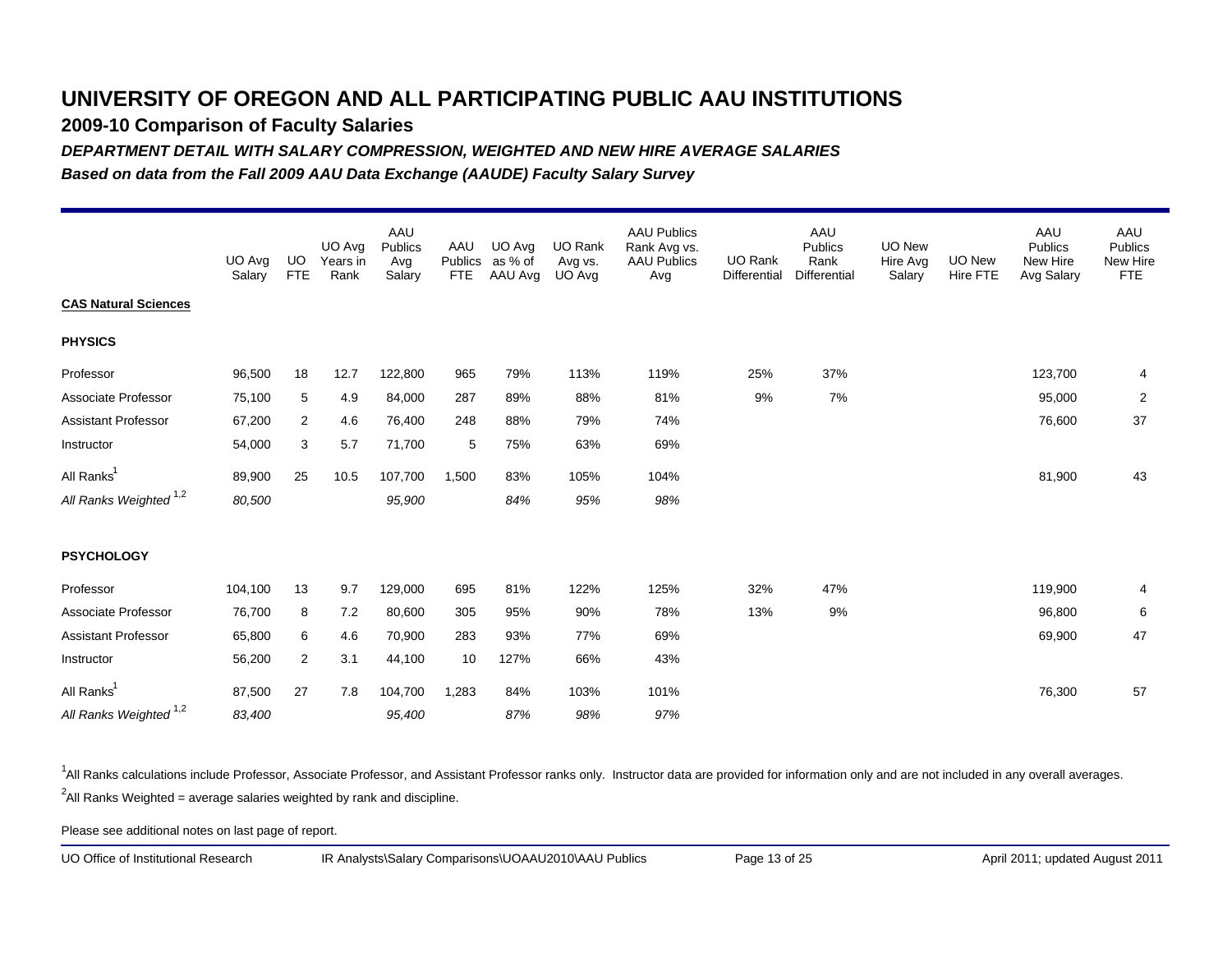**2009-10 Comparison of Faculty Salaries**

*DEPARTMENT DETAIL WITH SALARY COMPRESSION, WEIGHTED AND NEW HIRE AVERAGE SALARIES*

*Based on data from the Fall 2009 AAU Data Exchange (AAUDE) Faculty Salary Survey*

|                                   | UO Avg<br>Salary | <b>UO</b><br><b>FTE</b> | UO Avg<br>Years in<br>Rank | AAU<br>Publics<br>Avg<br>Salary | AAU<br>Publics<br><b>FTE</b> | UO Avg<br>as % of<br>AAU Avg | UO Rank<br>Avg vs.<br>UO Avg | <b>AAU Publics</b><br>Rank Avg vs.<br><b>AAU Publics</b><br>Avg | UO Rank<br>Differential | AAU<br>Publics<br>Rank<br><b>Differential</b> | <b>UO New</b><br>Hire Avg<br>Salary | UO New<br><b>Hire FTE</b> | AAU<br>Publics<br>New Hire<br>Avg Salary | AAU<br><b>Publics</b><br>New Hire<br><b>FTE</b> |
|-----------------------------------|------------------|-------------------------|----------------------------|---------------------------------|------------------------------|------------------------------|------------------------------|-----------------------------------------------------------------|-------------------------|-----------------------------------------------|-------------------------------------|---------------------------|------------------------------------------|-------------------------------------------------|
| <b>CAS Social Sciences</b>        |                  |                         |                            |                                 |                              |                              |                              |                                                                 |                         |                                               |                                     |                           |                                          |                                                 |
| <b>ANTHROPOLOGY</b>               |                  |                         |                            |                                 |                              |                              |                              |                                                                 |                         |                                               |                                     |                           |                                          |                                                 |
| Professor                         | 97,800           | 6                       | 10.2                       | 114,500                         | 262                          | 85%                          | 115%                         | 111%                                                            | 38%                     | 39%                                           |                                     |                           | 153,300                                  | 4                                               |
| Associate Professor               | 65,700           | 6                       | 4.1                        | 74,300                          | 205                          | 88%                          | 77%                          | 72%                                                             | 9%                      | 12%                                           |                                     |                           | 85,900                                   | 6                                               |
| <b>Assistant Professor</b>        | 57,600           | 4                       | 3.8                        | 62,000                          | 161                          | 93%                          | 68%                          | 60%                                                             |                         |                                               |                                     |                           | 62,400                                   | 17                                              |
| Instructor                        |                  |                         |                            | 37,300                          | $\sqrt{3}$                   |                              |                              | 36%                                                             |                         |                                               |                                     |                           | 33,100                                   | $\overline{1}$                                  |
| All Ranks <sup>1</sup>            | 75,700           | 16                      | 6.3                        | 87,900                          | 628                          | 86%                          | 89%                          | 85%                                                             |                         |                                               |                                     |                           | 81,100                                   | 27                                              |
| All Ranks Weighted <sup>1,2</sup> | 74,900           |                         |                            | 85,200                          |                              | 88%                          | 88%                          | 87%                                                             |                         |                                               |                                     |                           |                                          |                                                 |
| <b>ECONOMICS</b>                  |                  |                         |                            |                                 |                              |                              |                              |                                                                 |                         |                                               |                                     |                           |                                          |                                                 |
| Professor                         | 130,700          | 12                      | 11.2                       | 170,500                         | 403                          | 77%                          | 153%                         | 165%                                                            | 39%                     | 45%                                           |                                     |                           | 186,900                                  | 4                                               |
| Associate Professor               | 97,300           | 4                       | 5.6                        | 123,700                         | 164                          | 79%                          | 114%                         | 120%                                                            | 11%                     | 21%                                           |                                     |                           | 170,200                                  | 5                                               |
| Assistant Professor               | 88,300           | 3                       | 2.7                        | 101,500                         | 218                          | 87%                          | 104%                         | 98%                                                             |                         |                                               | 95,000                              | $\overline{2}$            | 105,100                                  | 34                                              |
| Instructor                        |                  |                         |                            | 54,000                          | 3                            |                              |                              | 52%                                                             |                         |                                               |                                     |                           |                                          |                                                 |
| All Ranks <sup>1</sup>            | 117,000          | 19                      | 8.7                        | 141,600                         | 785                          | 83%                          | 137%                         | 137%                                                            |                         |                                               | 95,000                              | 2                         | 120,300                                  | 43                                              |
| All Ranks Weighted <sup>1,2</sup> | 106,800          |                         |                            | 133,900                         |                              | 80%                          | 126%                         | 136%                                                            |                         |                                               |                                     |                           |                                          |                                                 |

<sup>1</sup>All Ranks calculations include Professor, Associate Professor, and Assistant Professor ranks only. Instructor data are provided for information only and are not included in any overall averages.  $^2$ All Ranks Weighted = average salaries weighted by rank and discipline.

Please see additional notes on last page of report.

UO Office of Institutional Research IR Analysts\Salary Comparisons\UOAAU2010\AAU Publics Page 14 of 25 April 2011; updated August 2011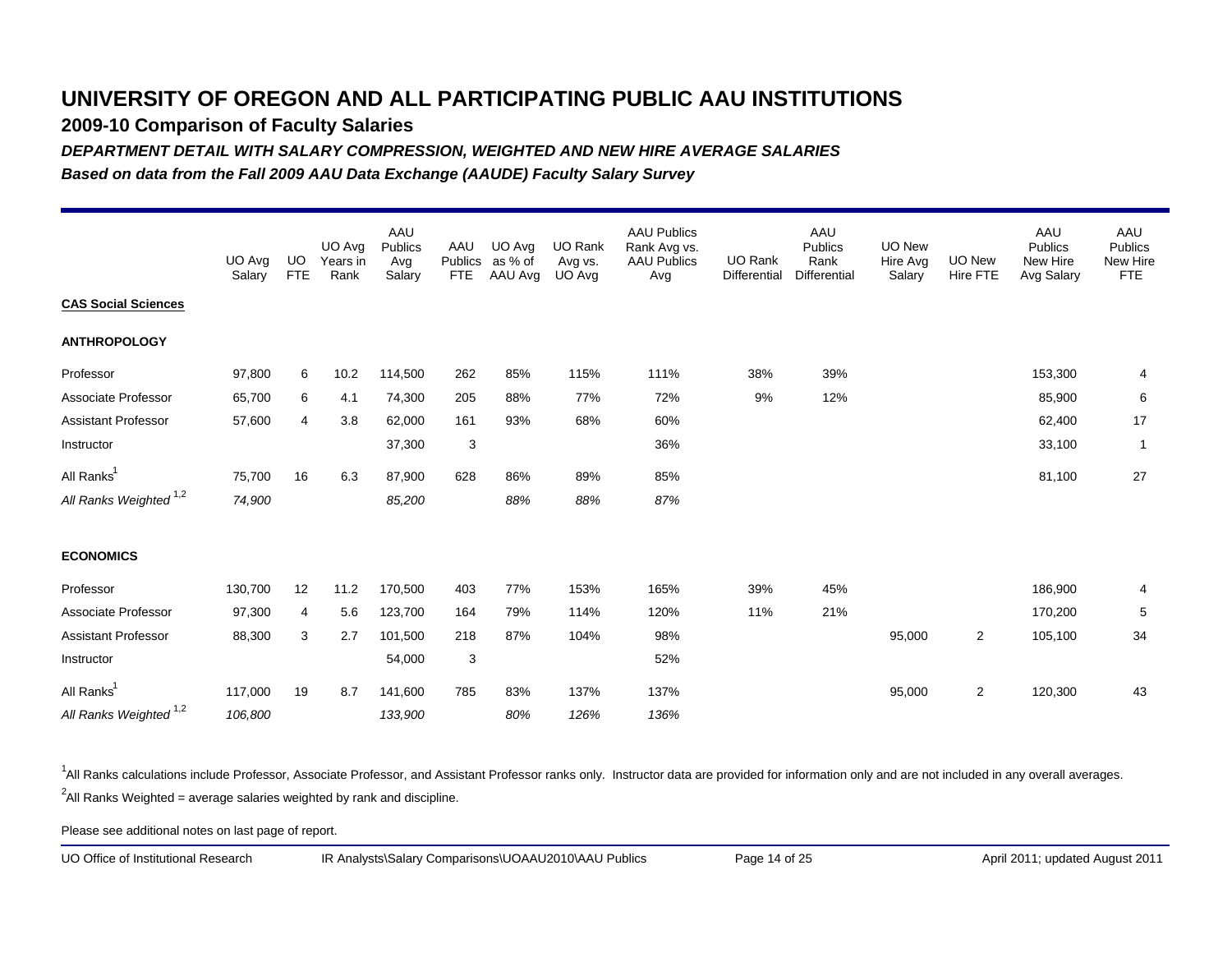**2009-10 Comparison of Faculty Salaries**

*DEPARTMENT DETAIL WITH SALARY COMPRESSION, WEIGHTED AND NEW HIRE AVERAGE SALARIES*

*Based on data from the Fall 2009 AAU Data Exchange (AAUDE) Faculty Salary Survey*

|                                   | UO Avg<br>Salary | UO.<br><b>FTE</b> | UO Avg<br>Years in<br>Rank | AAU<br>Publics<br>Avg<br>Salary | AAU<br>Publics<br><b>FTE</b> | UO Avg<br>as % of<br>AAU Avg | <b>UO Rank</b><br>Avg vs.<br>UO Avg | <b>AAU Publics</b><br>Rank Avg vs.<br><b>AAU Publics</b><br>Avg | <b>UO Rank</b><br>Differential | AAU<br>Publics<br>Rank<br>Differential | <b>UO New</b><br>Hire Avg<br>Salary | <b>UO New</b><br><b>Hire FTE</b> | AAU<br><b>Publics</b><br>New Hire<br>Avg Salary | AAU<br><b>Publics</b><br>New Hire<br><b>FTE</b> |
|-----------------------------------|------------------|-------------------|----------------------------|---------------------------------|------------------------------|------------------------------|-------------------------------------|-----------------------------------------------------------------|--------------------------------|----------------------------------------|-------------------------------------|----------------------------------|-------------------------------------------------|-------------------------------------------------|
| <b>CAS Social Sciences</b>        |                  |                   |                            |                                 |                              |                              |                                     |                                                                 |                                |                                        |                                     |                                  |                                                 |                                                 |
| <b>ENVIRONMENTAL STUDIES</b>      |                  |                   |                            |                                 |                              |                              |                                     |                                                                 |                                |                                        |                                     |                                  |                                                 |                                                 |
| Professor                         | 86,000           | $\mathbf{1}$      | 1.1                        | 127,100                         | 40                           | 68%                          | 101%                                | 123%                                                            | 21%                            | 34%                                    |                                     |                                  |                                                 |                                                 |
| <b>Associate Professor</b>        | 68,400           | $\overline{1}$    | 0.1                        | 92,100                          | 24                           | 74%                          | 80%                                 | 89%                                                             |                                | 19%                                    |                                     |                                  | 170,000                                         | $\mathbf{1}$                                    |
| Assistant Professor               |                  |                   |                            | 72,200                          | 34                           |                              |                                     | 70%                                                             |                                |                                        |                                     |                                  | 75,000                                          | 4                                               |
| Instructor                        | 45,400           | $\overline{2}$    | 2.1                        | 60,000                          | 2                            | 76%                          | 53%                                 | 58%                                                             |                                |                                        | 44,000                              | $\overline{1}$                   |                                                 |                                                 |
| All Ranks <sup>1</sup>            | 77,200           | $\overline{2}$    | 0.6                        | 99,500                          | 98                           | 78%                          | 91%                                 | 96%                                                             |                                |                                        |                                     |                                  | 94,000                                          | 5                                               |
| All Ranks Weighted <sup>1,2</sup> | 77,900           |                   |                            | 98,700                          |                              | 79%                          | 92%                                 | 101%                                                            |                                |                                        |                                     |                                  |                                                 |                                                 |
| <b>ETHNIC AND ASIAN STUDIES</b>   |                  |                   |                            |                                 |                              |                              |                                     |                                                                 |                                |                                        |                                     |                                  |                                                 |                                                 |
| Professor                         |                  |                   |                            | 116,500                         | 105                          |                              |                                     | 113%                                                            |                                | 33%                                    |                                     |                                  | 123,500                                         | $\overline{2}$                                  |
| Associate Professor               | 85,100           | $\overline{2}$    | 4.1                        | 82,300                          | 131                          | 103%                         | 100%                                | 80%                                                             | 26%                            | 16%                                    | 95,000                              | $\overline{1}$                   | 90,000                                          | $\mathbf{1}$                                    |
| <b>Assistant Professor</b>        | 63,100           | 4                 | 2.9                        | 65,300                          | 107                          | 97%                          | 74%                                 | 63%                                                             |                                |                                        |                                     |                                  | 65,400                                          | 17                                              |
| Instructor                        |                  |                   |                            | 42,600                          | $\,6$                        |                              |                                     | 41%                                                             |                                |                                        |                                     |                                  |                                                 |                                                 |
| All Ranks <sup>1</sup>            | 70,400           | 6                 | 3.3                        | 87,500                          | 343                          | 80%                          | 83%                                 | 85%                                                             |                                |                                        | 95,000                              | $\overline{1}$                   | 72,400                                          | 20                                              |
| All Ranks Weighted <sup>1,2</sup> | 74,100           |                   |                            | 89,500                          |                              | 83%                          | 87%                                 | 91%                                                             |                                |                                        |                                     |                                  |                                                 |                                                 |

<sup>1</sup>All Ranks calculations include Professor, Associate Professor, and Assistant Professor ranks only. Instructor data are provided for information only and are not included in any overall averages.  $^2$ All Ranks Weighted = average salaries weighted by rank and discipline.

Please see additional notes on last page of report.

UO Office of Institutional Research IR Analysts\Salary Comparisons\UOAAU2010\AAU Publics Page 15 of 25 April 2011; updated August 2011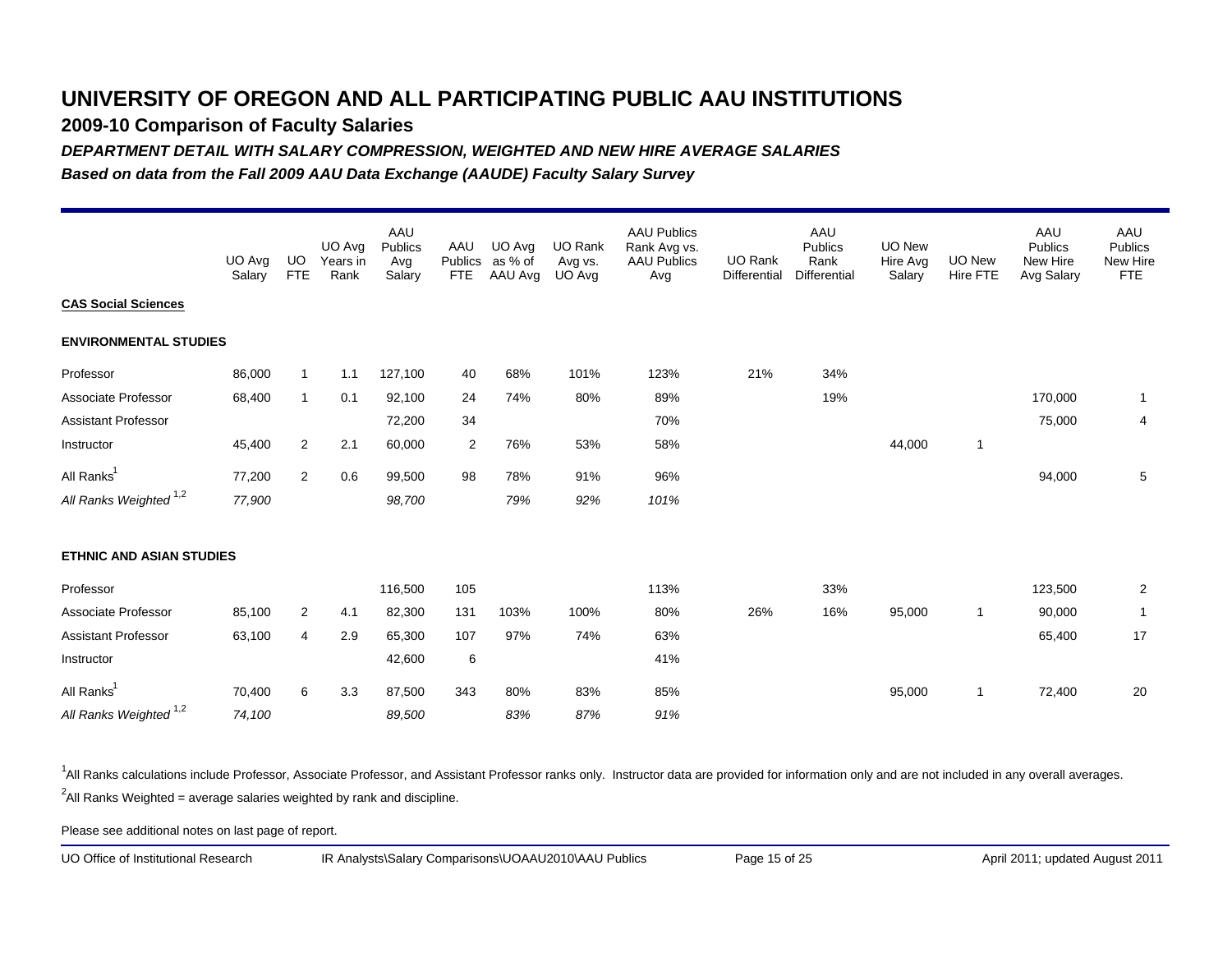**2009-10 Comparison of Faculty Salaries**

*DEPARTMENT DETAIL WITH SALARY COMPRESSION, WEIGHTED AND NEW HIRE AVERAGE SALARIES*

*Based on data from the Fall 2009 AAU Data Exchange (AAUDE) Faculty Salary Survey*

|                                   | UO Avg<br>Salary | UO.<br><b>FTE</b> | UO Avg<br>Years in<br>Rank | AAU<br>Publics<br>Avg<br>Salary | AAU<br>Publics<br><b>FTE</b> | UO Avg<br>as % of<br>AAU Avg | UO Rank<br>Avg vs.<br>UO Avg | <b>AAU Publics</b><br>Rank Avg vs.<br><b>AAU Publics</b><br>Avg | UO Rank<br>Differential | AAU<br>Publics<br>Rank<br>Differential | UO New<br>Hire Avg<br>Salary | <b>UO New</b><br>Hire FTE | AAU<br>Publics<br>New Hire<br>Avg Salary | AAU<br><b>Publics</b><br>New Hire<br><b>FTE</b> |
|-----------------------------------|------------------|-------------------|----------------------------|---------------------------------|------------------------------|------------------------------|------------------------------|-----------------------------------------------------------------|-------------------------|----------------------------------------|------------------------------|---------------------------|------------------------------------------|-------------------------------------------------|
| <b>CAS Social Sciences</b>        |                  |                   |                            |                                 |                              |                              |                              |                                                                 |                         |                                        |                              |                           |                                          |                                                 |
| <b>GEOGRAPHY</b>                  |                  |                   |                            |                                 |                              |                              |                              |                                                                 |                         |                                        |                              |                           |                                          |                                                 |
| Professor                         | 106,100          | 5                 | 11.1                       | 117,800                         | 157                          | 90%                          | 124%                         | 114%                                                            | 49%                     | 37%                                    |                              |                           | 136,500                                  | $\overline{c}$                                  |
| Associate Professor               | 64,500           | 4                 | 3.4                        | 79,600                          | 96                           | 81%                          | 76%                          | 77%                                                             | 10%                     | 13%                                    |                              |                           | 88,700                                   | 3                                               |
| <b>Assistant Professor</b>        | 55,900           | $\overline{2}$    | 2.6                        | 66,400                          | 93                           | 84%                          | 66%                          | 64%                                                             |                         |                                        |                              |                           | 68,200                                   | 16                                              |
| Instructor                        |                  |                   |                            | 51,400                          | $\boldsymbol{2}$             |                              |                              | 50%                                                             |                         |                                        |                              |                           |                                          |                                                 |
| All Ranks <sup>1</sup>            | 81,900           | 11                | 6.7                        | 93,400                          | 346                          | 88%                          | 96%                          | 90%                                                             |                         |                                        |                              |                           | 77,600                                   | 21                                              |
| All Ranks Weighted <sup>1,2</sup> | 77,100           |                   |                            | 89,500                          |                              | 86%                          | 91%                          | 91%                                                             |                         |                                        |                              |                           |                                          |                                                 |
| <b>HISTORY</b>                    |                  |                   |                            |                                 |                              |                              |                              |                                                                 |                         |                                        |                              |                           |                                          |                                                 |
| Professor                         | 97,500           | 12                | 10.1                       | 118,400                         | 554                          | 82%                          | 114%                         | 114%                                                            | 30%                     | 40%                                    |                              |                           | 133,600                                  | 4                                               |
| Associate Professor               | 71,800           | 11                | 11.8                       | 77,400                          | 452                          | 93%                          | 84%                          | 75%                                                             | 19%                     | 15%                                    |                              |                           | 88,800                                   | 9                                               |
| <b>Assistant Professor</b>        | 56,000           | $\overline{1}$    | 0.1                        | 61,900                          | 243                          | 90%                          | 66%                          | 60%                                                             |                         |                                        | 56,000                       | $\overline{1}$            | 63,400                                   | 41                                              |
| Instructor                        |                  |                   |                            | 48,200                          | 9                            |                              |                              | 47%                                                             |                         |                                        |                              |                           |                                          |                                                 |
| All Ranks <sup>1</sup>            | 84,000           | 24                | 10.5                       | 92,600                          | 1,249                        | 91%                          | 98%                          | 89%                                                             |                         |                                        | 56,000                       | $\overline{1}$            | 72,800                                   | 54                                              |
| All Ranks Weighted <sup>1,2</sup> | 76,300           |                   |                            | 87,600                          |                              | 87%                          | 90%                          | 89%                                                             |                         |                                        |                              |                           |                                          |                                                 |

<sup>1</sup>All Ranks calculations include Professor, Associate Professor, and Assistant Professor ranks only. Instructor data are provided for information only and are not included in any overall averages.  $^2$ All Ranks Weighted = average salaries weighted by rank and discipline.

Please see additional notes on last page of report.

UO Office of Institutional Research IR Analysts\Salary Comparisons\UOAAU2010\AAU Publics Page 16 of 25 April 2011; updated August 2011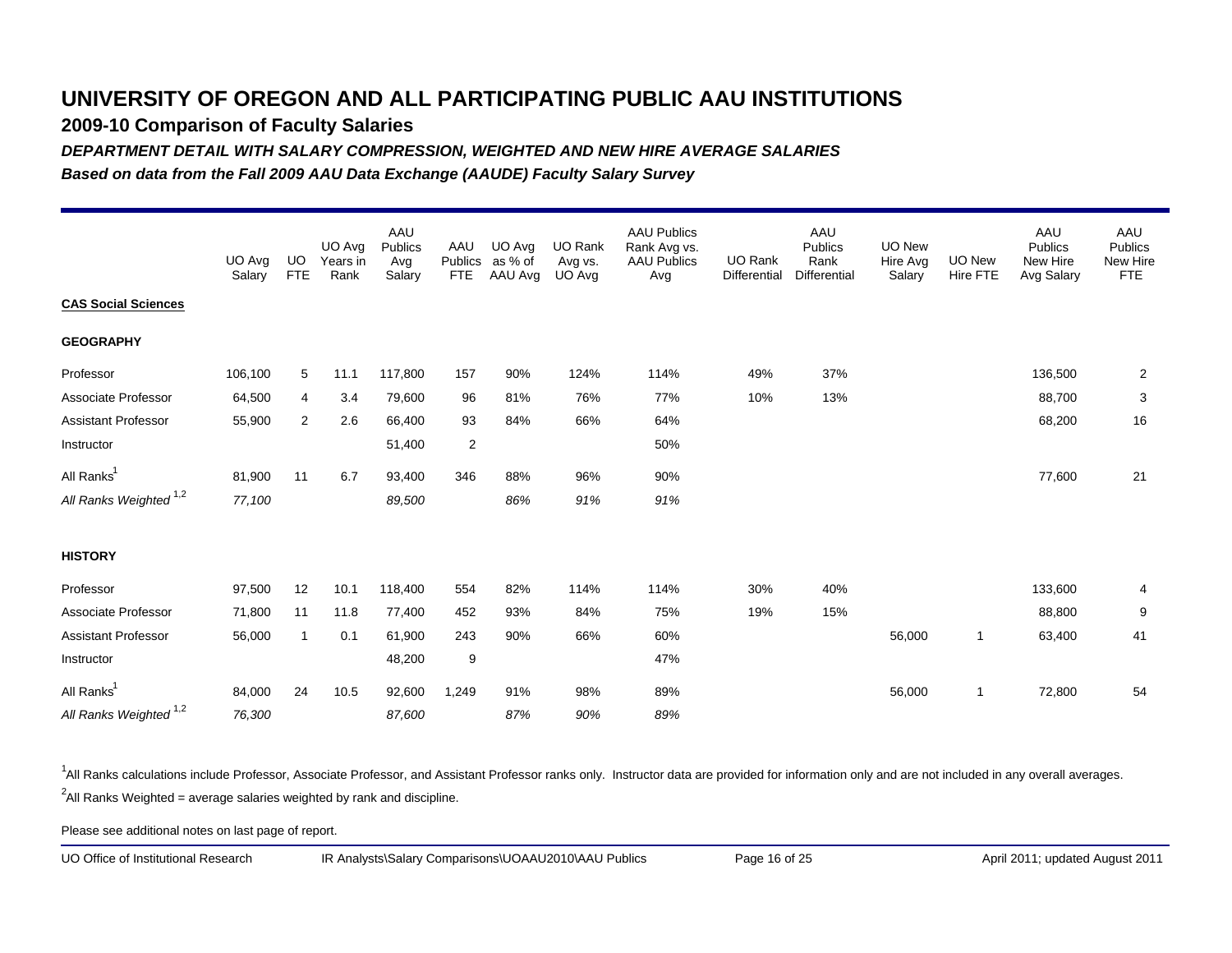**2009-10 Comparison of Faculty Salaries**

*DEPARTMENT DETAIL WITH SALARY COMPRESSION, WEIGHTED AND NEW HIRE AVERAGE SALARIES*

*Based on data from the Fall 2009 AAU Data Exchange (AAUDE) Faculty Salary Survey*

|                                   | UO Avg<br>Salary | UO.<br><b>FTE</b> | UO Avg<br>Years in<br>Rank | AAU<br>Publics<br>Avg<br>Salary | AAU<br>Publics<br><b>FTE</b> | UO Avg<br>as % of<br>AAU Avg | UO Rank<br>Avg vs.<br>UO Avg | <b>AAU Publics</b><br>Rank Avg vs.<br><b>AAU Publics</b><br>Avg | UO Rank<br>Differential | AAU<br>Publics<br>Rank<br>Differential | <b>UO New</b><br>Hire Avg<br>Salary | UO New<br>Hire FTE | AAU<br>Publics<br>New Hire<br>Avg Salary | AAU<br><b>Publics</b><br>New Hire<br><b>FTE</b> |
|-----------------------------------|------------------|-------------------|----------------------------|---------------------------------|------------------------------|------------------------------|------------------------------|-----------------------------------------------------------------|-------------------------|----------------------------------------|-------------------------------------|--------------------|------------------------------------------|-------------------------------------------------|
| <b>CAS Social Sciences</b>        |                  |                   |                            |                                 |                              |                              |                              |                                                                 |                         |                                        |                                     |                    |                                          |                                                 |
| <b>INTERNATIONAL STUDIES</b>      |                  |                   |                            |                                 |                              |                              |                              |                                                                 |                         |                                        |                                     |                    |                                          |                                                 |
| Professor                         | 89,900           | -1                | 10.1                       | 127,500                         | 34                           | 71%                          | 105%                         | 123%                                                            | 22%                     | 37%                                    |                                     |                    | 165,000                                  | $\mathbf{1}$                                    |
| Associate Professor               | 70,800           | $\overline{2}$    | 11.1                       | 89,700                          | 17                           | 79%                          | 83%                          | 87%                                                             | 15%                     | 16%                                    |                                     |                    | 154,000                                  | $\overline{2}$                                  |
| <b>Assistant Professor</b>        | 58,300           | $\overline{2}$    | 5.1                        | 73,400                          | 17                           | 79%                          | 68%                          | 71%                                                             |                         |                                        |                                     |                    | 79,500                                   | $\overline{2}$                                  |
| Instructor                        |                  |                   |                            | 47,000                          | $\overline{1}$               |                              |                              | 45%                                                             |                         |                                        |                                     |                    |                                          |                                                 |
| All Ranks <sup>1</sup>            | 69,600           | 5                 | 8.5                        | 104,500                         | 68                           | 67%                          | 82%                          | 101%                                                            |                         |                                        |                                     |                    | 126,400                                  | 5                                               |
| All Ranks Weighted <sup>1,2</sup> | 73,900           |                   |                            | 98,500                          |                              | 75%                          | 87%                          | 100%                                                            |                         |                                        |                                     |                    |                                          |                                                 |
| <b>POLITICAL SCIENCE</b>          |                  |                   |                            |                                 |                              |                              |                              |                                                                 |                         |                                        |                                     |                    |                                          |                                                 |
| Professor                         | 111,900          | 4                 | 4.1                        | 135,300                         | 380                          | 83%                          | 131%                         | 131%                                                            | 38%                     | 46%                                    |                                     |                    | 157,900                                  | 7                                               |
| Associate Professor               | 79,400           | 6                 | 7.3                        | 87,200                          | 274                          | 91%                          | 93%                          | 84%                                                             | 18%                     | 15%                                    |                                     |                    | 89,500                                   | 5                                               |
| <b>Assistant Professor</b>        | 64,300           | 4                 | 3.4                        | 72,000                          | 227                          | 89%                          | 75%                          | 70%                                                             |                         |                                        | 65,000                              | $\overline{1}$     | 74,100                                   | 36                                              |
| Instructor                        | 54,100           | 1                 | 2.1                        | 46,400                          | 9                            | 117%                         | 63%                          | 45%                                                             |                         |                                        |                                     |                    | 75,000                                   | $\mathbf{1}$                                    |
| All Ranks <sup>1</sup>            | 84,400           | 14                | 5.2                        | 104,000                         | 881                          | 81%                          | 99%                          | 100%                                                            |                         |                                        | 65,000                              | $\overline{1}$     | 87,900                                   | 48                                              |
| All Ranks Weighted <sup>1,2</sup> | 86,600           |                   |                            | 100,100                         |                              | 87%                          | 102%                         | 102%                                                            |                         |                                        |                                     |                    |                                          |                                                 |

<sup>1</sup>All Ranks calculations include Professor, Associate Professor, and Assistant Professor ranks only. Instructor data are provided for information only and are not included in any overall averages.  $^2$ All Ranks Weighted = average salaries weighted by rank and discipline.

Please see additional notes on last page of report.

UO Office of Institutional Research IR Analysts\Salary Comparisons\UOAAU2010\AAU Publics Page 17 of 25 April 2011; updated August 2011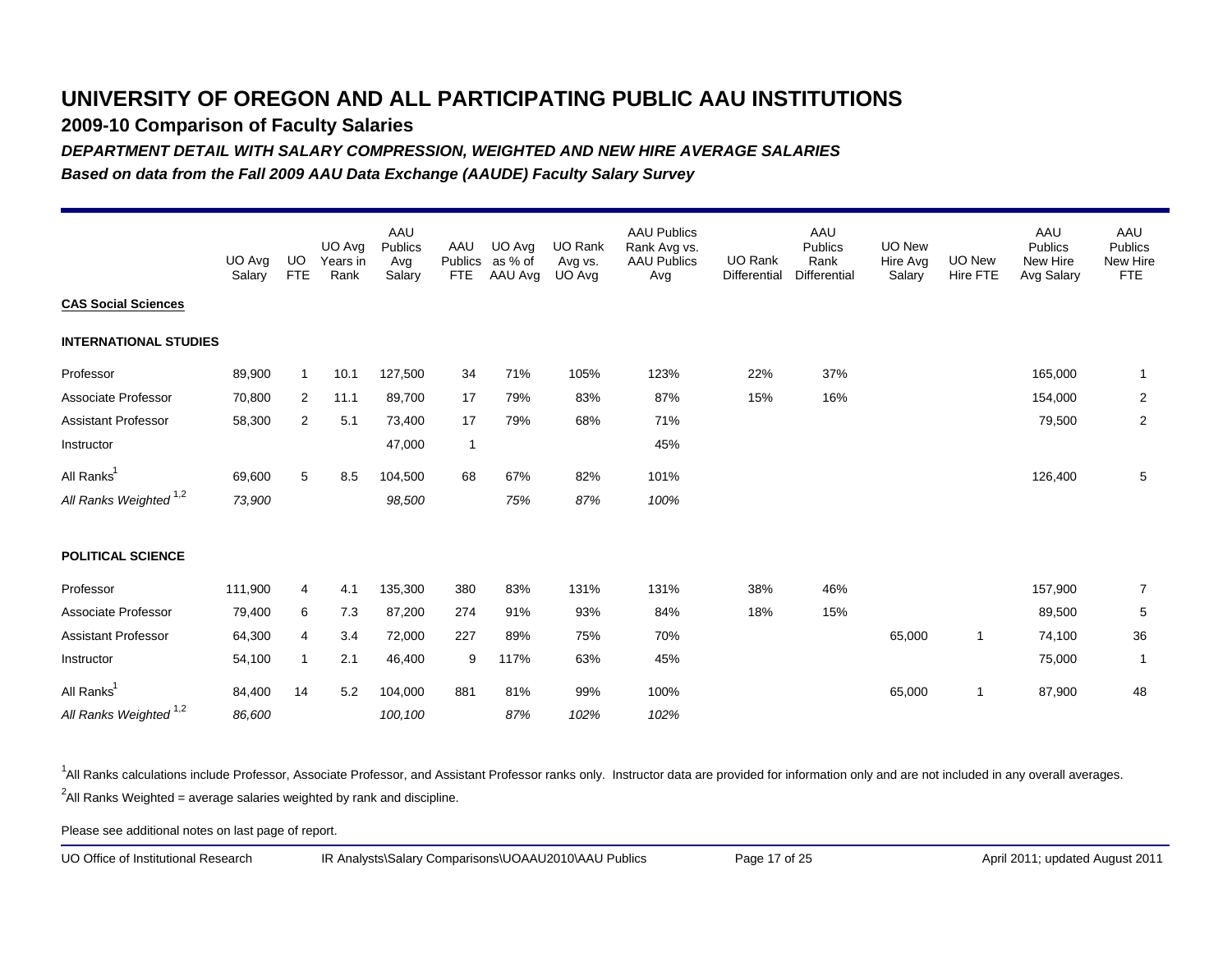**2009-10 Comparison of Faculty Salaries**

*DEPARTMENT DETAIL WITH SALARY COMPRESSION, WEIGHTED AND NEW HIRE AVERAGE SALARIES*

*Based on data from the Fall 2009 AAU Data Exchange (AAUDE) Faculty Salary Survey*

|                                     | UO Avg<br>Salary | UO.<br><b>FTE</b> | UO Avg<br>Years in<br>Rank | AAU<br>Publics<br>Avg<br>Salary | AAU<br>Publics<br><b>FTE</b> | UO Avg<br>as % of<br>AAU Avg | <b>UO Rank</b><br>Avg vs.<br>UO Avg | <b>AAU Publics</b><br>Rank Avg vs.<br><b>AAU Publics</b><br>Avg | <b>UO Rank</b><br>Differential | AAU<br>Publics<br>Rank<br><b>Differential</b> | <b>UO New</b><br>Hire Avg<br>Salary | <b>UO New</b><br><b>Hire FTE</b> | AAU<br><b>Publics</b><br>New Hire<br>Avg Salary | AAU<br><b>Publics</b><br>New Hire<br><b>FTE</b> |
|-------------------------------------|------------------|-------------------|----------------------------|---------------------------------|------------------------------|------------------------------|-------------------------------------|-----------------------------------------------------------------|--------------------------------|-----------------------------------------------|-------------------------------------|----------------------------------|-------------------------------------------------|-------------------------------------------------|
| <b>CAS Social Sciences</b>          |                  |                   |                            |                                 |                              |                              |                                     |                                                                 |                                |                                               |                                     |                                  |                                                 |                                                 |
| <b>SOCIOLOGY</b>                    |                  |                   |                            |                                 |                              |                              |                                     |                                                                 |                                |                                               |                                     |                                  |                                                 |                                                 |
| Professor                           | 97,200           | 3                 | 13.1                       | 128,800                         | 352                          | 75%                          | 114%                                | 124%                                                            | 31%                            | 45%                                           |                                     |                                  | 127,800                                         | 7                                               |
| Associate Professor                 | 70,900           | 9                 | 4.9                        | 82,500                          | 203                          | 86%                          | 83%                                 | 80%                                                             | 9%                             | 14%                                           |                                     |                                  | 100,800                                         | 12                                              |
| <b>Assistant Professor</b>          | 62,800           | 6                 | 1.4                        | 68,400                          | 191                          | 92%                          | 74%                                 | 66%                                                             |                                |                                               | 65,000                              | $\overline{2}$                   | 70,000                                          | 21                                              |
| Instructor                          | 29,900           | $\overline{2}$    | 7.1                        | 41,100                          | 6                            | 73%                          | 35%                                 | 40%                                                             |                                |                                               |                                     |                                  | 58,500                                          | $\mathbf{1}$                                    |
| All Ranks <sup>1</sup>              | 72,600           | 18                | 5.1                        | 100,700                         | 746                          | 72%                          | 85%                                 | 97%                                                             |                                |                                               | 65,000                              | 2                                | 89,400                                          | 40                                              |
| All Ranks Weighted <sup>1,2</sup>   | 78,000           |                   |                            | 95,100                          |                              | 82%                          | 92%                                 | 97%                                                             |                                |                                               |                                     |                                  |                                                 |                                                 |
| <b>WOMEN'S &amp; GENDER STUDIES</b> |                  |                   |                            |                                 |                              |                              |                                     |                                                                 |                                |                                               |                                     |                                  |                                                 |                                                 |
| Professor                           |                  |                   |                            | 107,400                         | 45                           |                              |                                     | 104%                                                            |                                | 25%                                           |                                     |                                  | 125,000                                         | $\mathbf{1}$                                    |
| Associate Professor                 | 69,700           | 3                 | 6.1                        | 81,100                          | 73                           | 86%                          | 82%                                 | 78%                                                             | 10%                            | 20%                                           |                                     |                                  | 82,300                                          | 4                                               |
| <b>Assistant Professor</b>          | 61,400           | $\mathbf{1}$      | 3.1                        | 60,900                          | 46                           | 101%                         | 72%                                 | 59%                                                             |                                |                                               |                                     |                                  | 62,200                                          | 10                                              |
| Instructor                          |                  |                   |                            | 37,500                          | $\overline{1}$               |                              |                                     | 36%                                                             |                                |                                               |                                     |                                  |                                                 |                                                 |
| All Ranks <sup>1</sup>              | 67,600           | 4                 | 5.4                        | 82,700                          | 164                          | 82%                          | 79%                                 | 80%                                                             |                                |                                               |                                     |                                  | 71,700                                          | 15                                              |
| All Ranks Weighted <sup>1,2</sup>   | 65,600           |                   |                            | 84,400                          |                              | 78%                          | 77%                                 | 86%                                                             |                                |                                               |                                     |                                  |                                                 |                                                 |

<sup>1</sup>All Ranks calculations include Professor, Associate Professor, and Assistant Professor ranks only. Instructor data are provided for information only and are not included in any overall averages.  $^2$ All Ranks Weighted = average salaries weighted by rank and discipline.

Please see additional notes on last page of report.

UO Office of Institutional Research IR Analysts\Salary Comparisons\UOAAU2010\AAU Publics Page 18 of 25 April 2011; updated August 2011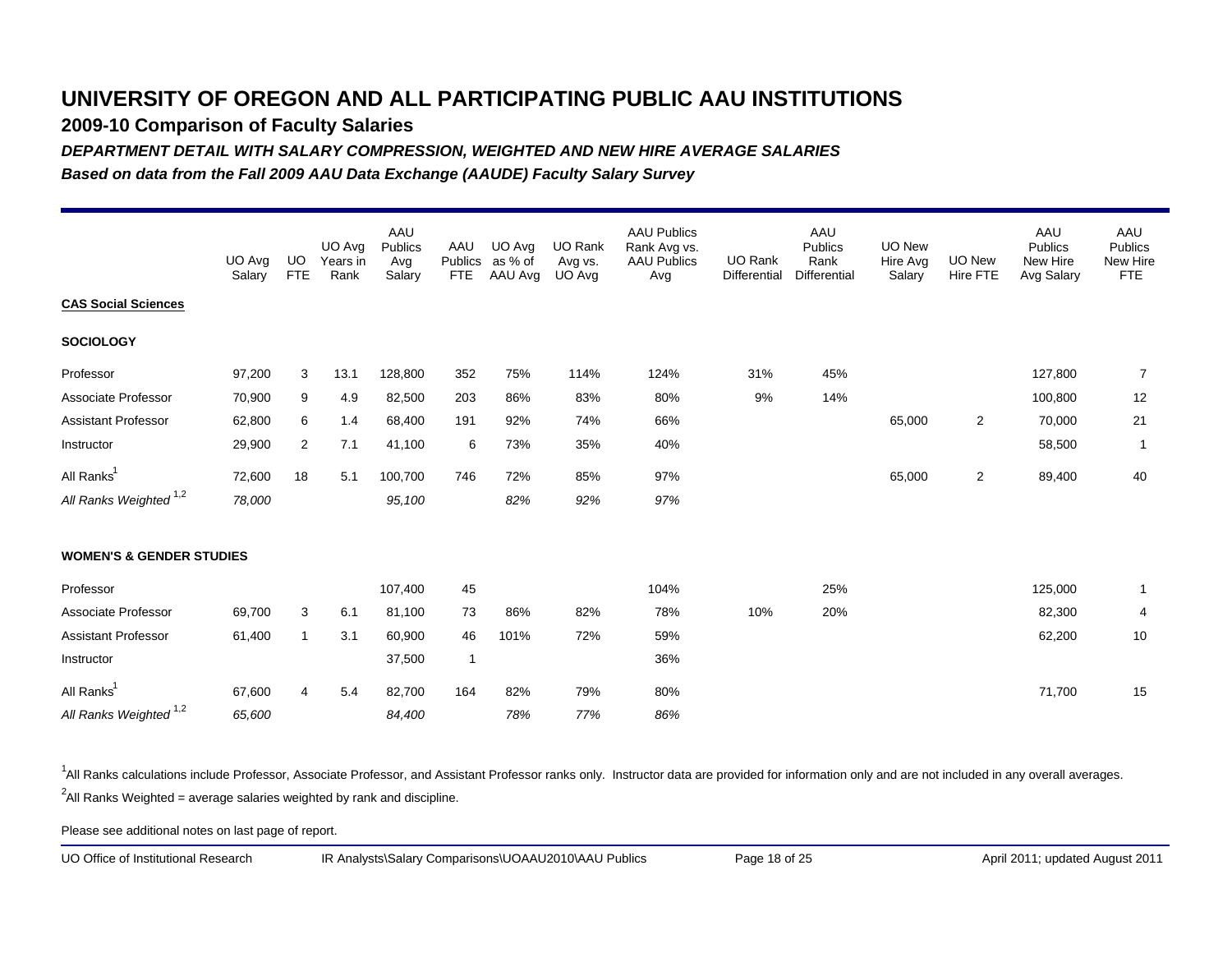**2009-10 Comparison of Faculty Salaries**

*DEPARTMENT DETAIL WITH SALARY COMPRESSION, WEIGHTED AND NEW HIRE AVERAGE SALARIES*

*Based on data from the Fall 2009 AAU Data Exchange (AAUDE) Faculty Salary Survey*

|                                                   | UO Avg<br>Salary | <b>UO</b><br><b>FTE</b> | UO Avg<br>Years in<br>Rank | AAU<br>Publics<br>Avg<br>Salary | AAU<br>Publics<br><b>FTE</b> | UO Avg<br>as % of<br>AAU Avg | UO Rank<br>Avg vs.<br>UO Avg | <b>AAU Publics</b><br>Rank Avg vs.<br><b>AAU Publics</b><br>Avg | <b>UO Rank</b><br>Differential | AAU<br>Publics<br>Rank<br>Differential | <b>UO New</b><br>Hire Avg<br>Salary | UO New<br>Hire FTE | AAU<br>Publics<br>New Hire<br>Avg Salary | AAU<br><b>Publics</b><br>New Hire<br><b>FTE</b> |
|---------------------------------------------------|------------------|-------------------------|----------------------------|---------------------------------|------------------------------|------------------------------|------------------------------|-----------------------------------------------------------------|--------------------------------|----------------------------------------|-------------------------------------|--------------------|------------------------------------------|-------------------------------------------------|
| <b>College of Education</b>                       |                  |                         |                            |                                 |                              |                              |                              |                                                                 |                                |                                        |                                     |                    |                                          |                                                 |
| <b>COUNSELING PSYCHOLOGY &amp; HUMAN SERVICES</b> |                  |                         |                            |                                 |                              |                              |                              |                                                                 |                                |                                        |                                     |                    |                                          |                                                 |
| Professor                                         | 102,200          | 3                       | 3.4                        | 111,800                         | 131                          | 91%                          | 120%                         | 108%                                                            | 25%                            | 33%                                    |                                     |                    |                                          |                                                 |
| Associate Professor                               | 81,300           | 4                       | 1.9                        | 77,300                          | 129                          | 105%                         | 95%                          | 75%                                                             | 16%                            | 15%                                    | 74,000                              | $\overline{1}$     | 80,400                                   | 4                                               |
| <b>Assistant Professor</b>                        | 68,000           |                         | 1.1                        | 61,500                          | 98                           | 111%                         | 80%                          | 59%                                                             |                                |                                        |                                     |                    | 62,400                                   | 15                                              |
| Instructor                                        |                  |                         |                            | 46,200                          | 4                            |                              |                              | 45%                                                             |                                |                                        |                                     |                    | 47,500                                   | $\overline{2}$                                  |
| All Ranks <sup>1</sup>                            | 87,500           | 8                       | 2.3                        | 85,600                          | 358                          | 102%                         | 103%                         | 83%                                                             |                                |                                        | 74,000                              | $\overline{1}$     | 66,200                                   | 19                                              |
| All Ranks Weighted <sup>1,2</sup>                 | 84,800           |                         |                            | 85,000                          |                              | 100%                         | 100%                         | 87%                                                             |                                |                                        |                                     |                    |                                          |                                                 |
| <b>EDUCATIONAL LEADERSHIP</b>                     |                  |                         |                            |                                 |                              |                              |                              |                                                                 |                                |                                        |                                     |                    |                                          |                                                 |
| Professor                                         | 126,800          | 5                       | 4.9                        | 112,200                         | 88                           | 113%                         | 149%                         | 108%                                                            |                                | 31%                                    | 92,000                              | $\overline{1}$     | 113,700                                  | 3                                               |
| Associate Professor                               |                  |                         |                            | 79,600                          | 76                           |                              |                              | 77%                                                             |                                | 16%                                    |                                     |                    | 79,700                                   | $\overline{2}$                                  |
| <b>Assistant Professor</b>                        | 68,100           | $\overline{2}$          | 3.1                        | 63,100                          | 61                           | 108%                         | 80%                          | 61%                                                             |                                |                                        |                                     |                    | 61,700                                   | 3                                               |
| Instructor                                        | 61,400           |                         | 17.1                       | 77,000                          | $\mathbf{1}$                 | 80%                          | 72%                          | 74%                                                             |                                |                                        |                                     |                    |                                          |                                                 |
| All Ranks <sup>1</sup>                            | 110,000          | $\overline{7}$          | 4.4                        | 87,900                          | 225                          | 125%                         | 129%                         | 85%                                                             |                                |                                        | 92,000                              | $\overline{1}$     | 85,700                                   | 8                                               |
| All Ranks Weighted <sup>1,2</sup>                 | 99,700           |                         |                            | 86,400                          |                              | 115%                         | 118%                         | 88%                                                             |                                |                                        |                                     |                    |                                          |                                                 |

<sup>1</sup>All Ranks calculations include Professor, Associate Professor, and Assistant Professor ranks only. Instructor data are provided for information only and are not included in any overall averages.  $^2$ All Ranks Weighted = average salaries weighted by rank and discipline.

Please see additional notes on last page of report.

UO Office of Institutional Research IR Analysts\Salary Comparisons\UOAAU2010\AAU Publics Page 19 of 25 April 2011; updated August 2011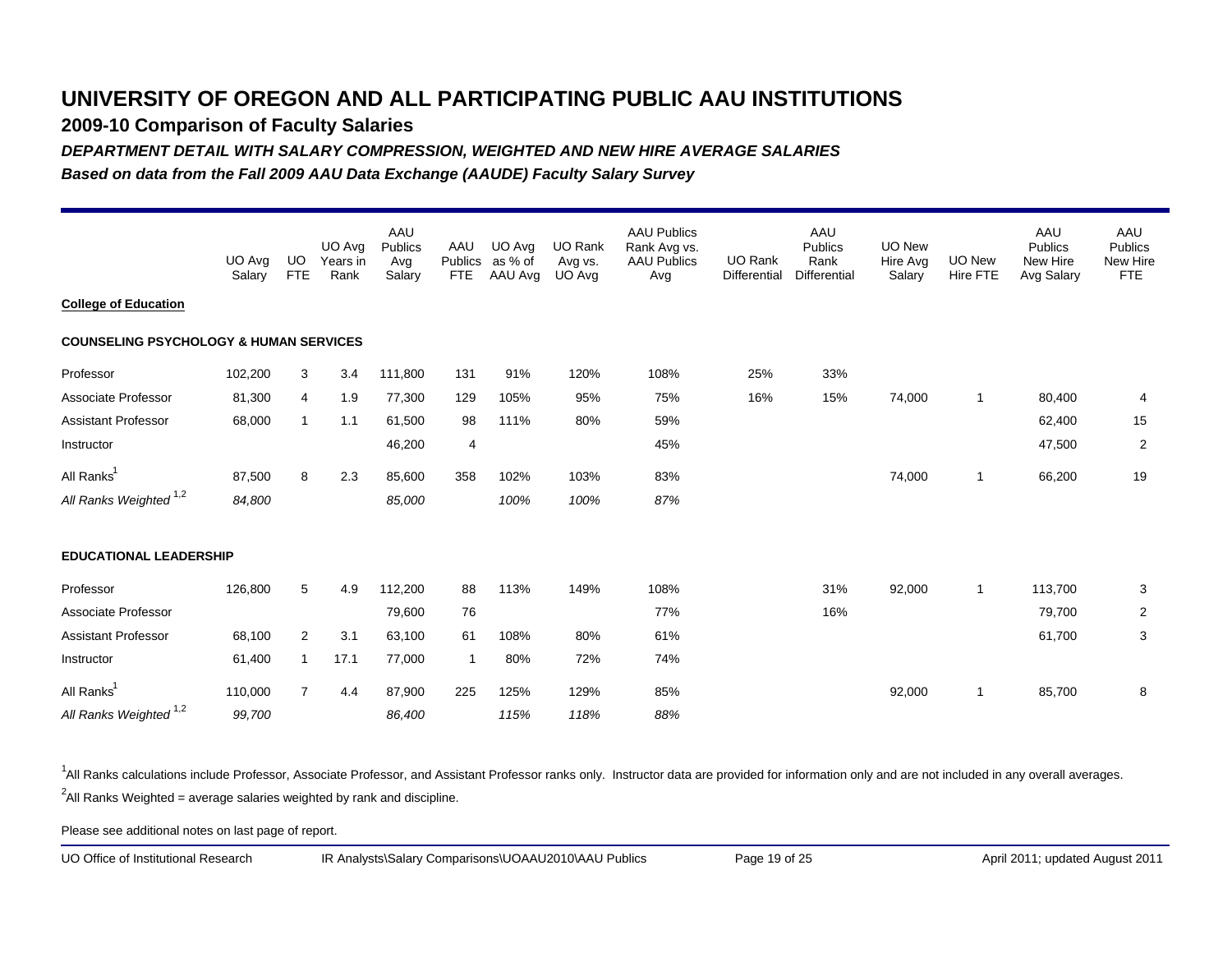**2009-10 Comparison of Faculty Salaries**

*DEPARTMENT DETAIL WITH SALARY COMPRESSION, WEIGHTED AND NEW HIRE AVERAGE SALARIES*

*Based on data from the Fall 2009 AAU Data Exchange (AAUDE) Faculty Salary Survey*

|                                   | UO Avg<br>Salary | <b>UO</b><br><b>FTE</b> | UO Avg<br>Years in<br>Rank | AAU<br>Publics<br>Avg<br>Salary | AAU<br>Publics<br><b>FTE</b> | UO Avg<br>as % of<br>AAU Ava | UO Rank<br>Avg vs.<br>UO Avg | <b>AAU Publics</b><br>Rank Avg vs.<br><b>AAU Publics</b><br>Avg | <b>UO Rank</b><br>Differential | AAU<br>Publics<br>Rank<br>Differential | <b>UO New</b><br>Hire Avg<br>Salary | UO New<br><b>Hire FTE</b> | AAU<br><b>Publics</b><br>New Hire<br>Avg Salary | AAU<br><b>Publics</b><br>New Hire<br><b>FTE</b> |
|-----------------------------------|------------------|-------------------------|----------------------------|---------------------------------|------------------------------|------------------------------|------------------------------|-----------------------------------------------------------------|--------------------------------|----------------------------------------|-------------------------------------|---------------------------|-------------------------------------------------|-------------------------------------------------|
| <b>College of Education</b>       |                  |                         |                            |                                 |                              |                              |                              |                                                                 |                                |                                        |                                     |                           |                                                 |                                                 |
| <b>SPECIAL EDUCATION</b>          |                  |                         |                            |                                 |                              |                              |                              |                                                                 |                                |                                        |                                     |                           |                                                 |                                                 |
| Professor                         | 132,800          | 4                       | 11.8                       | 109,800                         | 138                          | 121%                         | 156%                         | 106%                                                            | 55%                            | 34%                                    |                                     |                           | 120,000                                         | -1                                              |
| Associate Professor               | 85,800           | 5                       | 6.3                        | 74,900                          | 109                          | 115%                         | 101%                         | 72%                                                             | 22%                            | 10%                                    | 79,000                              | $\overline{1}$            | 86,900                                          | $\overline{2}$                                  |
| <b>Assistant Professor</b>        | 66,700           | 5                       | 2.1                        | 64,700                          | 80                           | 103%                         | 78%                          | 63%                                                             |                                |                                        | 67,000                              | $\mathbf{1}$              | 64,100                                          | 15                                              |
| Instructor                        | 57,200           | 5                       | 4.7                        | 49,000                          | 11                           | 117%                         | 67%                          | 47%                                                             |                                |                                        | 48,000                              | $\mathbf{1}$              |                                                 |                                                 |
| All Ranks <sup>1</sup>            | 92,400           | 14                      | 6.4                        | 87,100                          | 327                          | 106%                         | 108%                         | 84%                                                             |                                |                                        | 73,000                              | 2                         | 69,700                                          | 18                                              |
| All Ranks Weighted <sup>1,2</sup> | 97,100           |                         |                            | 84,500                          |                              | 115%                         | 115%                         | 86%                                                             |                                |                                        |                                     |                           |                                                 |                                                 |
| <b>TEACHER EDUCATION</b>          |                  |                         |                            |                                 |                              |                              |                              |                                                                 |                                |                                        |                                     |                           |                                                 |                                                 |
| Professor                         | 92,000           | $\mathbf{1}$            | 0.1                        | 110,400                         | 363                          | 83%                          | 108%                         | 107%                                                            | 8%                             | 32%                                    |                                     |                           | 132,700                                         | 10                                              |
| Associate Professor               | 84,900           | 4                       | 7.6                        | 77,600                          | 313                          | 109%                         | 100%                         | 75%                                                             | 17%                            | 14%                                    |                                     |                           | 89,800                                          | 9                                               |
| Assistant Professor               | 70,500           | $\overline{2}$          | 3.1                        | 63,500                          | 273                          | 111%                         | 83%                          | 61%                                                             |                                |                                        |                                     |                           | 62,600                                          | 36                                              |
| Instructor                        | 59,800           | 3                       | 2.0                        | 41,800                          | 26                           | 143%                         | 70%                          | 40%                                                             |                                |                                        |                                     |                           | 50,100                                          | 6                                               |
| All Ranks                         | 81,800           | $\overline{7}$          | 5.2                        | 86,100                          | 949                          | 95%                          | 96%                          | 83%                                                             |                                |                                        |                                     |                           | 79,800                                          | 55                                              |
| All Ranks Weighted <sup>1,2</sup> | 83,000           |                         |                            | 85,200                          |                              | 97%                          | 98%                          | 87%                                                             |                                |                                        |                                     |                           |                                                 |                                                 |

<sup>1</sup>All Ranks calculations include Professor, Associate Professor, and Assistant Professor ranks only. Instructor data are provided for information only and are not included in any overall averages.  $^2$ All Ranks Weighted = average salaries weighted by rank and discipline.

Please see additional notes on last page of report.

UO Office of Institutional Research IR Analysts\Salary Comparisons\UOAAU2010\AAU Publics Page 20 of 25 April 2011; updated August 2011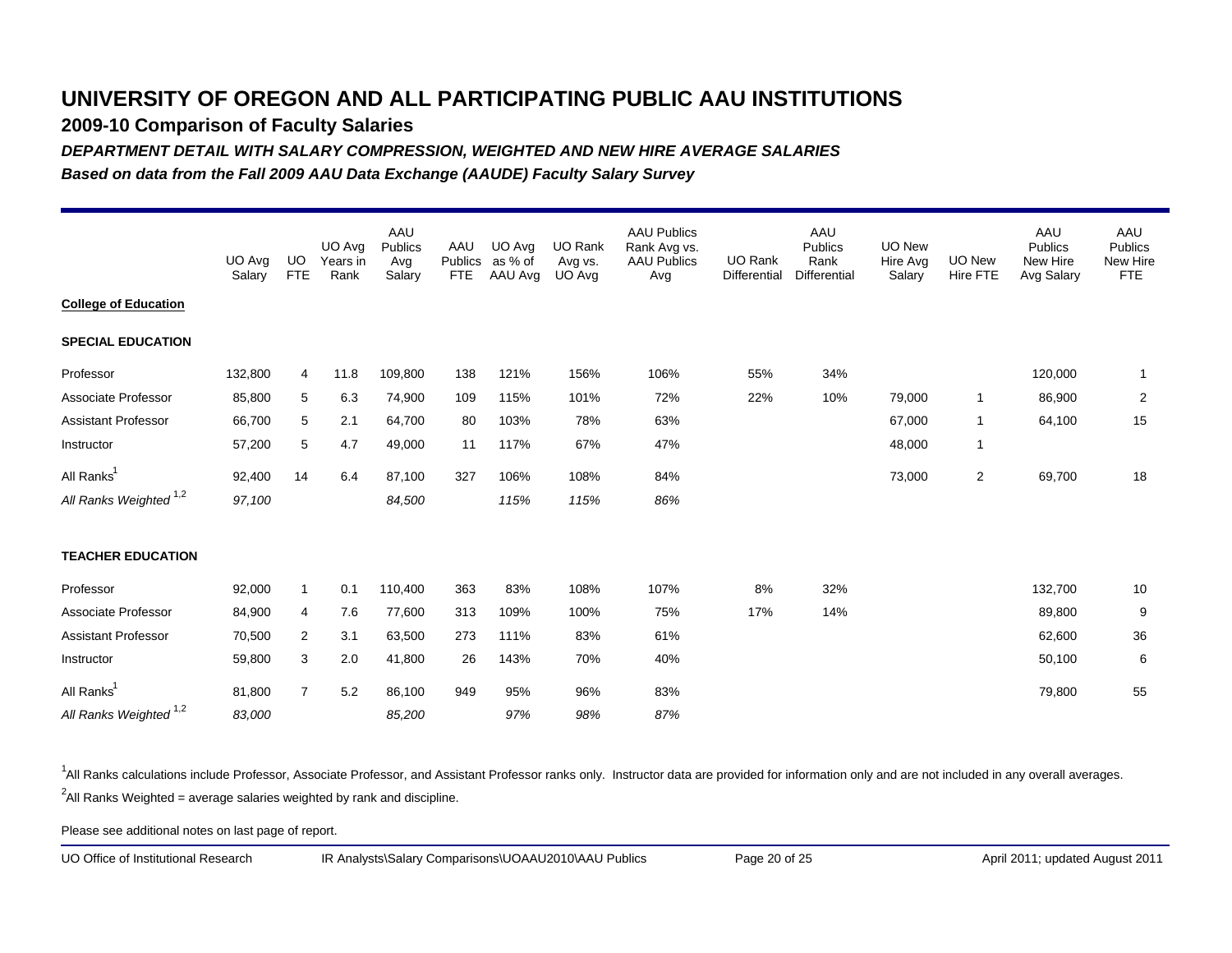**2009-10 Comparison of Faculty Salaries**

*DEPARTMENT DETAIL WITH SALARY COMPRESSION, WEIGHTED AND NEW HIRE AVERAGE SALARIES*

*Based on data from the Fall 2009 AAU Data Exchange (AAUDE) Faculty Salary Survey*

|                                      | UO Avg  | UO  | UO Avg<br>Years in | AAU<br>Publics<br>Avg | AAU<br>Publics | UO Avg<br>as % of | UO Rank<br>Avg vs. | <b>AAU Publics</b><br>Rank Avg vs.<br><b>AAU Publics</b> | UO Rank      | AAU<br><b>Publics</b><br>Rank | UO New<br>Hire Avg | UO New   | AAU<br>Publics<br>New Hire | AAU<br><b>Publics</b><br>New Hire |
|--------------------------------------|---------|-----|--------------------|-----------------------|----------------|-------------------|--------------------|----------------------------------------------------------|--------------|-------------------------------|--------------------|----------|----------------------------|-----------------------------------|
|                                      | Salary  | FTE | Rank               | Salary                | FTE            | AAU Avg           | UO Avg             | Avg                                                      | Differential | <b>Differential</b>           | Salary             | Hire FTE | Avg Salary                 | <b>FTE</b>                        |
| <b>Lundquist College of Business</b> |         |     |                    |                       |                |                   |                    |                                                          |              |                               |                    |          |                            |                                   |
| <b>BUSINESS ADMINISTRATION</b>       |         |     |                    |                       |                |                   |                    |                                                          |              |                               |                    |          |                            |                                   |
| Professor                            | 159,400 | 10  | 10.9               | 188,600               | 832            | 85%               | 187%               | 182%                                                     | 20%          | 40%                           | 210,000            |          | 233,400                    | 16                                |
| Associate Professor                  | 142,300 | 10  | 4.7                | 147,700               | 502            | 96%               | 167%               | 143%                                                     | $-1%$        | 3%                            |                    |          | 179,700                    | 16                                |
| <b>Assistant Professor</b>           | 143,100 | 16  | 1.9                | 144,200               | 648            | 99%               | 168%               | 139%                                                     |              |                               | 146,300            | 4        | 149,100                    | 96                                |
| Instructor                           | 69,700  | 18  | 7.2                | 80,500                | 50             | 87%               | 82%                | 78%                                                      |              |                               |                    |          | 80,000                     | $\overline{2}$                    |
| All Ranks                            | 147,400 | 36  | 5.2                | 163,700               | 1,982          | 90%               | 173%               | 158%                                                     |              |                               | 159,000            | 5        | 163,500                    | 128                               |
| All Ranks Weighted <sup>1,2</sup>    | 148,900 |     |                    | 161,600               |                | 92%               | 176%               | 165%                                                     |              |                               |                    |          |                            |                                   |

<sup>1</sup>All Ranks calculations include Professor, Associate Professor, and Assistant Professor ranks only. Instructor data are provided for information only and are not included in any overall averages.

 $^2$ All Ranks Weighted = average salaries weighted by rank and discipline.

Please see additional notes on last page of report.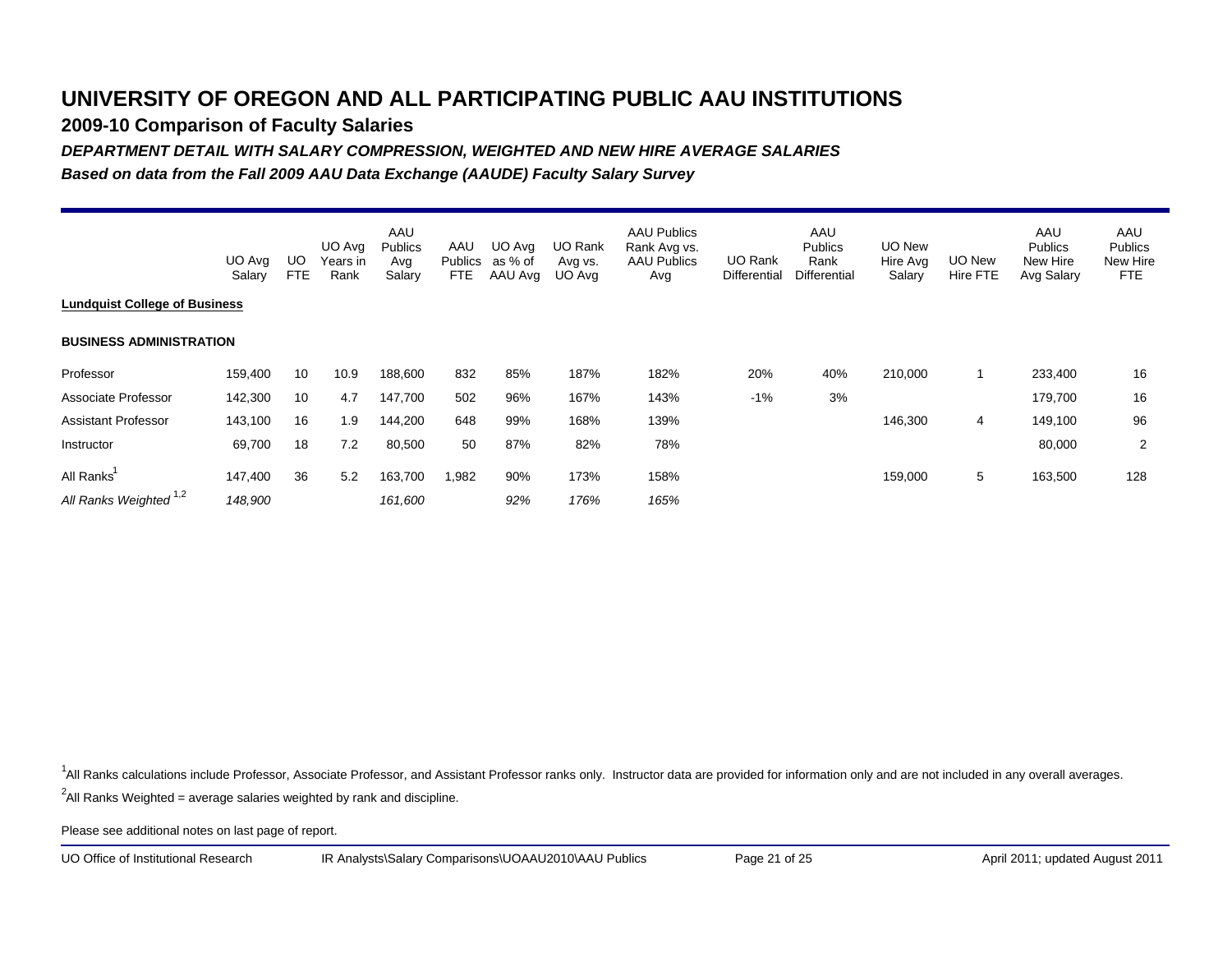**2009-10 Comparison of Faculty Salaries**

*DEPARTMENT DETAIL WITH SALARY COMPRESSION, WEIGHTED AND NEW HIRE AVERAGE SALARIES*

*Based on data from the Fall 2009 AAU Data Exchange (AAUDE) Faculty Salary Survey*

|                                                | UO Avg<br>Salary | UO<br>FTE | UO Avg<br>Years in<br>Rank | AAU<br>Publics<br>Avg<br>Salary | AAU<br>Publics<br><b>FTE</b> | UO Avg<br>as % of<br>AAU Avg | UO Rank<br>Avg vs.<br>UO Avg | <b>AAU Publics</b><br>Rank Avg vs.<br><b>AAU Publics</b> | UO Rank<br>Differential | AAU<br><b>Publics</b><br>Rank<br>Differential | UO New<br>Hire Avg<br>Salary | UO New<br>Hire FTE | AAU<br><b>Publics</b><br>New Hire<br>Avg Salary | AAU<br><b>Publics</b><br>New Hire<br><b>FTE</b> |
|------------------------------------------------|------------------|-----------|----------------------------|---------------------------------|------------------------------|------------------------------|------------------------------|----------------------------------------------------------|-------------------------|-----------------------------------------------|------------------------------|--------------------|-------------------------------------------------|-------------------------------------------------|
| <b>School of Journalism and Communication</b>  |                  |           |                            |                                 |                              |                              |                              | Avg                                                      |                         |                                               |                              |                    |                                                 |                                                 |
| <b>JOURNALISM &amp; COMMUNICATION</b>          |                  |           |                            |                                 |                              |                              |                              |                                                          |                         |                                               |                              |                    |                                                 |                                                 |
| Professor                                      | 96,100           | 8         | 6.1                        | 110,800                         | 118                          | 87%                          | 113%                         | 107%                                                     | 30%                     | 32%                                           |                              |                    | 140,900                                         | 4                                               |
| Associate Professor                            | 70,700           | 8         | 13.1                       | 77,800                          | 147                          | 91%                          | 83%                          | 75%                                                      | 9%                      | 12%                                           |                              |                    | 92,000                                          | 2                                               |
| <b>Assistant Professor</b>                     | 63,300           | 3         | 2.4                        | 64,900                          | 113                          | 98%                          | 74%                          | 63%                                                      |                         |                                               |                              |                    | 64,700                                          | 12                                              |
| Instructor                                     | 55,200           | 4         | 2.6                        | 52,700                          | 11                           | 105%                         | 65%                          | 51%                                                      |                         |                                               |                              |                    | 72,000                                          |                                                 |
| All Ranks<br>All Ranks Weighted <sup>1,2</sup> | 80,300<br>77,800 | 19        | 8.5                        | 84,300<br>85,900                | 378                          | 95%<br>91%                   | 94%<br>92%                   | 81%<br>87%                                               |                         |                                               |                              |                    | 84,700                                          | 18                                              |

<sup>1</sup>All Ranks calculations include Professor, Associate Professor, and Assistant Professor ranks only. Instructor data are provided for information only and are not included in any overall averages.

 $^2$ All Ranks Weighted = average salaries weighted by rank and discipline.

Please see additional notes on last page of report.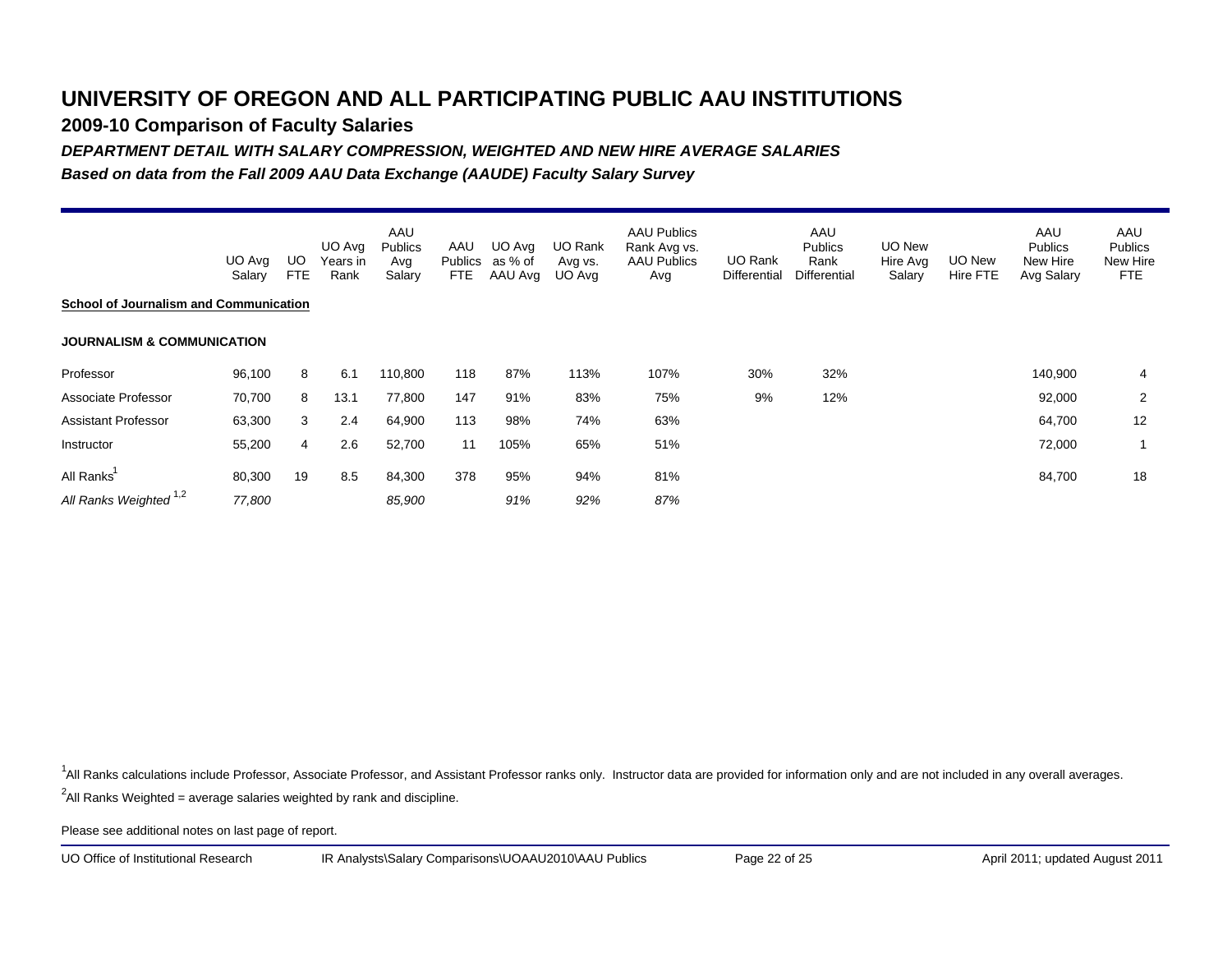**2009-10 Comparison of Faculty Salaries**

*DEPARTMENT DETAIL WITH SALARY COMPRESSION, WEIGHTED AND NEW HIRE AVERAGE SALARIES*

*Based on data from the Fall 2009 AAU Data Exchange (AAUDE) Faculty Salary Survey*

|                                                | UO Avg<br>Salary | UO.<br><b>FTE</b> | UO Avg<br>Years in<br>Rank | AAU<br>Publics<br>Avg<br>Salary | AAU<br><b>Publics</b><br><b>FTE</b> | UO Avg<br>as % of<br>AAU Avg | <b>UO Rank</b><br>Avg vs.<br>UO Avg | <b>AAU Publics</b><br>Rank Avg vs.<br><b>AAU Publics</b><br>Avg | <b>UO Rank</b><br>Differential | AAU<br><b>Publics</b><br>Rank<br><b>Differential</b> | UO New<br>Hire Avg<br>Salary | UO New<br><b>Hire FTE</b> | AAU<br>Publics<br>New Hire<br>Avg Salary | AAU<br><b>Publics</b><br>New Hire<br><b>FTE</b> |
|------------------------------------------------|------------------|-------------------|----------------------------|---------------------------------|-------------------------------------|------------------------------|-------------------------------------|-----------------------------------------------------------------|--------------------------------|------------------------------------------------------|------------------------------|---------------------------|------------------------------------------|-------------------------------------------------|
| <b>School of Law</b>                           |                  |                   |                            |                                 |                                     |                              |                                     |                                                                 |                                |                                                      |                              |                           |                                          |                                                 |
| <b>LAW</b>                                     |                  |                   |                            |                                 |                                     |                              |                                     |                                                                 |                                |                                                      |                              |                           |                                          |                                                 |
| Professor                                      | 146,600          | 12                | 12.5                       | 181,000                         | 531                                 | 81%                          | 172%                                | 175%                                                            | 20%                            | 51%                                                  |                              |                           | 185,600                                  | 15                                              |
| Associate Professor                            | 129,400          | 3                 | 2.2                        | 128,100                         | 103                                 | 101%                         | 152%                                | 124%                                                            | 25%                            | 3%                                                   |                              |                           | 130,500                                  | 13                                              |
| <b>Assistant Professor</b>                     | 108,200          | 9                 | 2.1                        | 124,700                         | 60                                  | 87%                          | 127%                                | 120%                                                            |                                |                                                      | 105,000                      | 4                         | 115,200                                  | 10                                              |
| Instructor                                     | 67,800           | 3                 | 3.5                        | 64,100                          | 27                                  | 106%                         | 79%                                 | 62%                                                             |                                |                                                      |                              |                           | 45,000                                   | $\overline{1}$                                  |
| All Ranks <sup>1</sup>                         | 130,100          | 24                | 7.3                        | 168,300                         | 694                                 | 77%                          | 153%                                | 163%                                                            |                                |                                                      | 105,000                      | 4                         | 148,200                                  | 38                                              |
| All Ranks Weighted <sup>1,2</sup>              | 129,100          |                   |                            | 146,500                         |                                     | 88%                          | 152%                                | 149%                                                            |                                |                                                      |                              |                           |                                          |                                                 |
|                                                |                  |                   |                            |                                 |                                     |                              |                                     |                                                                 |                                |                                                      |                              |                           |                                          |                                                 |
| <b>LAW--Associate &amp; Assistant Combined</b> |                  |                   |                            |                                 |                                     |                              |                                     |                                                                 |                                |                                                      |                              |                           |                                          |                                                 |
| Professor                                      | 146,600          | 12                | 12.5                       | 181,000                         | 531                                 | 81%                          | 172%                                | 175%                                                            | 39%                            | 52%                                                  |                              |                           | 185,600                                  | 15                                              |
| Assoc/Assist Combined                          | 113,500          | 12                | 2.1                        | 126,800                         | 163                                 | 90%                          | 133%                                | 123%                                                            |                                |                                                      | 105,000                      | 4                         | 123,900                                  | 23                                              |
| All Ranks <sup>1</sup>                         | 130,100          | 24                | 7.3                        | 168,300                         | 694                                 | 77%                          | 153%                                | 163%                                                            |                                |                                                      | 105,000                      | 4                         | 148,200                                  | 38                                              |
| All Ranks Weighted 1,2                         | 129,100          |                   |                            | 146,500                         |                                     | 88%                          | 152%                                | 149%                                                            |                                |                                                      |                              |                           |                                          |                                                 |

*Note: Combined averages for associate and assistant professors are provided to allow comparison with institutions that use only two ranks for Law professors.*

<sup>1</sup>All Ranks calculations include Professor, Associate Professor, and Assistant Professor ranks only. Instructor data are provided for information only and are not included in any overall averages.  $^2$ All Ranks Weighted = average salaries weighted by rank and discipline.

Please see additional notes on last page of report.

UO Office of Institutional Research IR Analysts\Salary Comparisons\UOAAU2010\AAU Publics Page 23 of 25 April 2011; updated August 2011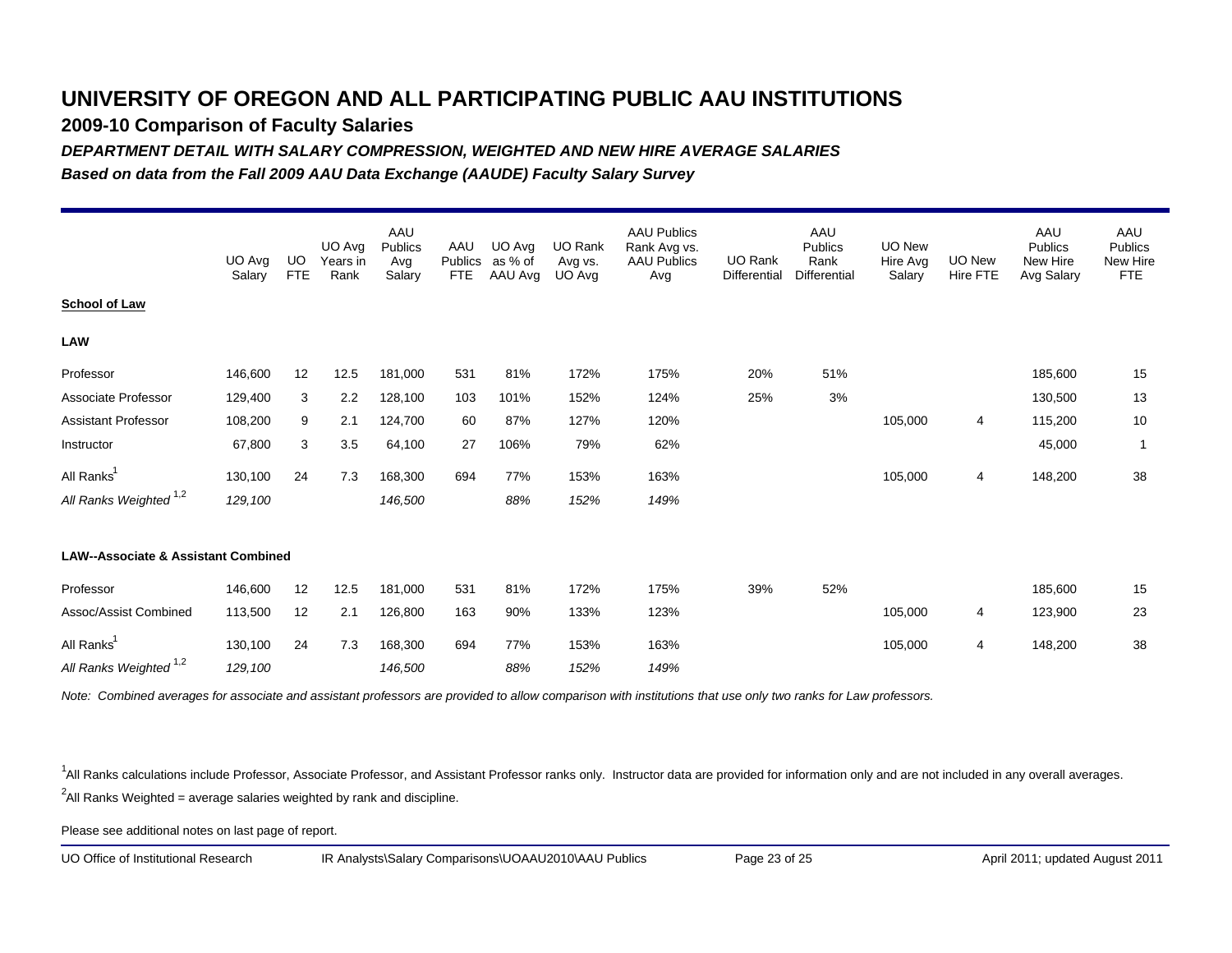**2009-10 Comparison of Faculty Salaries**

*DEPARTMENT DETAIL WITH SALARY COMPRESSION, WEIGHTED AND NEW HIRE AVERAGE SALARIES*

*Based on data from the Fall 2009 AAU Data Exchange (AAUDE) Faculty Salary Survey*

|                                   | UO Avg<br>Salary | UO.<br><b>FTE</b> | UO Avg<br>Years in<br>Rank | AAU<br>Publics<br>Avg<br>Salary | AAU<br>Publics<br><b>FTE</b> | UO Avg<br>as % of<br>AAU Avg | <b>UO Rank</b><br>Avg vs.<br>UO Avg | <b>AAU Publics</b><br>Rank Avg vs.<br><b>AAU Publics</b><br>Avg | <b>UO Rank</b><br>Differential | AAU<br>Publics<br>Rank<br><b>Differential</b> | <b>UO New</b><br>Hire Avg<br>Salary | UO New<br><b>Hire FTE</b> | AAU<br>Publics<br>New Hire<br>Avg Salary | AAU<br><b>Publics</b><br>New Hire<br><b>FTE</b> |
|-----------------------------------|------------------|-------------------|----------------------------|---------------------------------|------------------------------|------------------------------|-------------------------------------|-----------------------------------------------------------------|--------------------------------|-----------------------------------------------|-------------------------------------|---------------------------|------------------------------------------|-------------------------------------------------|
| <b>School of Music and Dance</b>  |                  |                   |                            |                                 |                              |                              |                                     |                                                                 |                                |                                               |                                     |                           |                                          |                                                 |
| <b>DANCE</b>                      |                  |                   |                            |                                 |                              |                              |                                     |                                                                 |                                |                                               |                                     |                           |                                          |                                                 |
| Professor                         |                  |                   |                            | 86,500                          | 30                           |                              |                                     | 84%                                                             |                                | 17%                                           |                                     |                           |                                          |                                                 |
| <b>Associate Professor</b>        | 59,300           | 4                 | 9.9                        | 68,700                          | 28                           | 86%                          | 70%                                 | 66%                                                             | 20%                            | $9\%$                                         |                                     |                           |                                          |                                                 |
| <b>Assistant Professor</b>        | 42,500           | 2                 | 0.6                        | 58,900                          | 15                           | 72%                          | 50%                                 | 57%                                                             |                                |                                               | 45,000                              | $\mathbf 1$               | 59,500                                   | $\overline{2}$                                  |
| Instructor                        | 41,100           | $\mathbf{1}$      | 9.9                        | 60,100                          | $\mathbf{1}$                 | 68%                          | 48%                                 | 58%                                                             |                                |                                               |                                     |                           |                                          |                                                 |
| All Ranks <sup>1</sup>            | 53,700           | 6                 | 6.8                        | 74,000                          | 73                           | 73%                          | 63%                                 | 71%                                                             |                                |                                               | 45,000                              | $\overline{1}$            | 59,500                                   | $\overline{2}$                                  |
| All Ranks Weighted <sup>1,2</sup> | 50,900           |                   |                            | 72,200                          |                              | 70%                          | 60%                                 | 74%                                                             |                                |                                               |                                     |                           |                                          |                                                 |
| <b>MUSIC</b>                      |                  |                   |                            |                                 |                              |                              |                                     |                                                                 |                                |                                               |                                     |                           |                                          |                                                 |
| Professor                         | 75,200           | 9                 | 6.9                        | 98,000                          | 517                          | 77%                          | 88%                                 | 95%                                                             | 18%                            | 27%                                           |                                     |                           | 105,900                                  | $\overline{7}$                                  |
| Associate Professor               | 60,200           | 16                | 8.7                        | 70,400                          | 406                          | 86%                          | 71%                                 | 68%                                                             | 11%                            | 12%                                           |                                     |                           | 80,300                                   | $\mathbf{1}$                                    |
| Assistant Professor               | 50,800           | 12                | 2.7                        | 58,300                          | 226                          | 87%                          | 60%                                 | 56%                                                             |                                |                                               | 48,500                              | 2                         | 59,100                                   | 29                                              |
| Instructor                        | 38,400           | 9                 | 12.2                       | 48,100                          | 21                           | 80%                          | 45%                                 | 46%                                                             |                                |                                               |                                     |                           | 45,100                                   | $\overline{2}$                                  |
| All Ranks <sup>1</sup>            | 60,800           | 37                | 6.3                        | 80,500                          | 1,149                        | 76%                          | 71%                                 | 78%                                                             |                                |                                               | 48,500                              | $\overline{2}$            | 68,500                                   | 37                                              |
| All Ranks Weighted <sup>1,2</sup> | 62,800           |                   |                            | 76,800                          |                              | 82%                          | 74%                                 | 78%                                                             |                                |                                               |                                     |                           |                                          |                                                 |

<sup>1</sup>All Ranks calculations include Professor, Associate Professor, and Assistant Professor ranks only. Instructor data are provided for information only and are not included in any overall averages.  $^2$ All Ranks Weighted = average salaries weighted by rank and discipline.

Please see additional notes on last page of report.

UO Office of Institutional Research IR Analysts\Salary Comparisons\UOAAU2010\AAU Publics Page 24 of 25 April 2011; updated August 2011